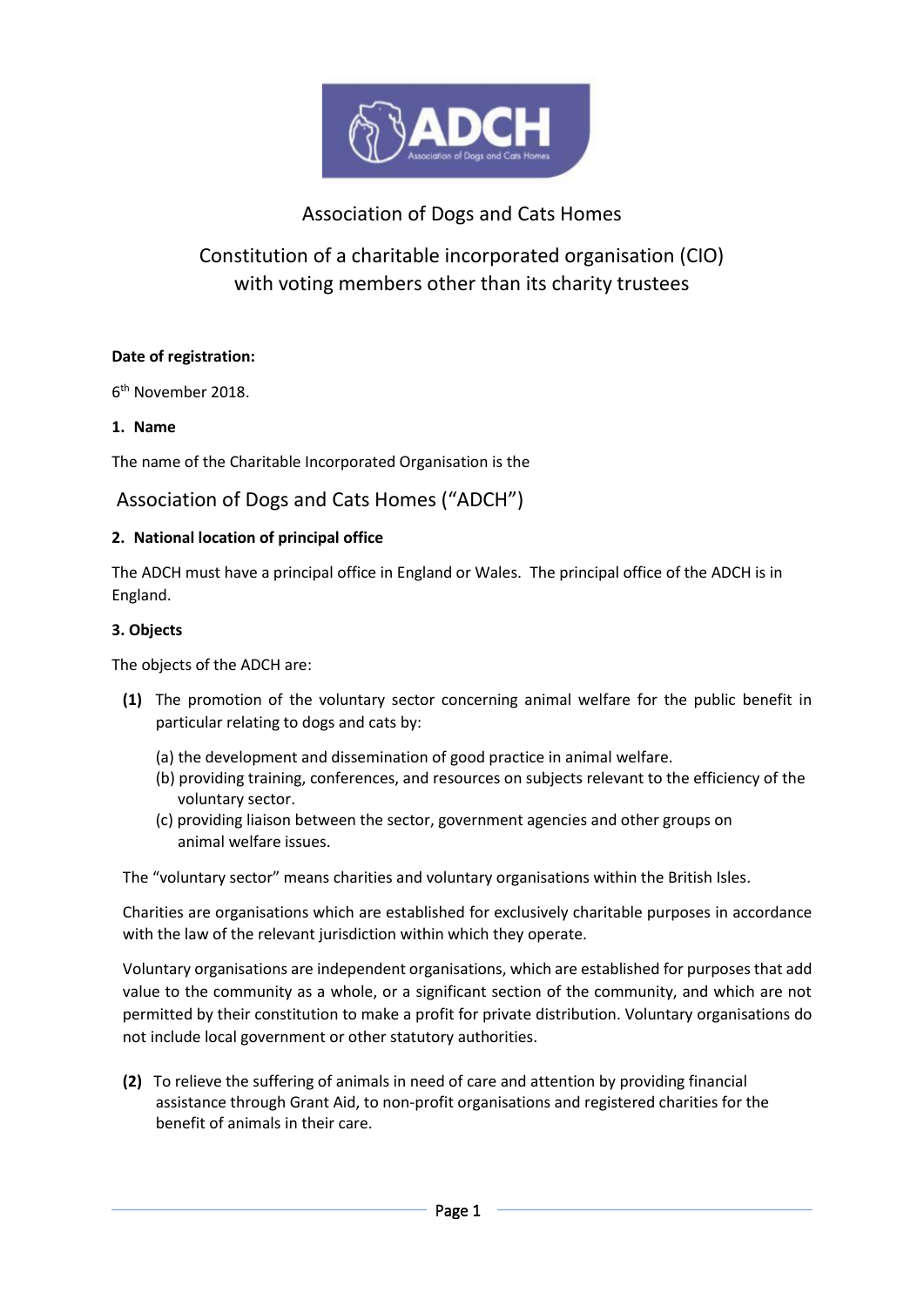Nothing in this constitution shall authorise an application of the property of the ADCH for the purposes which are not charitable in accordance with section 7 of the Charities and Trustee Investment (Scotland) Act 2005 and section 2 of the Charities Act (Northern Ireland) 2008.

# **4. Powers**

The ADCH has power to do anything which is calculated to further its objects or is conducive or incidental to doing so. In particular, but without limitation, the ADCH's powers include power to:

- **(1)** acquire the undertaking of the predecessor unincorporated association, the Association of Dogs and Cats Homes (the "Association");
- **(2)** borrow money and to charge the whole or any part of its property as security for the repayment of the money borrowed. The ADCH must comply as appropriate with sections 124 and 125 of the Charities Act 2011 if it wishes to mortgage land;
- **(3)** buy, take on lease or in exchange, hire or otherwise acquire any property and to maintain and equip it for use;
- **(4)** sell, lease or otherwise dispose of all or any part of the property belonging to the ADCH. In exercising this power, the ADCH must comply as appropriate with sections 117 and 119-123 of the Charities Act 2011;
- **(5)** employ and remunerate such staff as are necessary for carrying out the work of the ADCH. The ADCH may employ or remunerate a charity trustee only to the extent that it is permitted to do so by clause 6 (Benefits and payments to charity trustees and connected persons) and provided it complies with the conditions of those clauses; and
- **(6)** deposit or invest funds, employ a professional fund-manager, and arrange for the investments or other property of the ADCH to be held in the name of a nominee, in the same manner and subject to the same conditions as the trustees of a trust are permitted to do by the Trustee Act 2000.

### **5. Application of income and property**

- **(1)** The income and property of the ADCH must be applied solely towards the promotion of the objects.
	- (a) A charity trustee is entitled to be reimbursed from the property of the ADCH or may pay out of such property reasonable expenses properly incurred by him or her when acting on behalf of the ADCH.
	- (b) A charity trustee may benefit from trustee indemnity insurance cover purchased at the ADCH's expense in accordance with, and subject to the conditions in, section 189 of the Charities Act 2011.
- **(2)** None of the income or property of the ADCH may be paid or transferred directly or indirectly by way of dividend, bonus or otherwise by way of profit to any member of the ADCH. This does not prevent a member who is not also a charity trustee receiving:
	- (a) a benefit from the ADCH as a beneficiary of the ADCH;
	- (b) reasonable and proper remuneration for any goods or services supplied to the ADCH;
	- (c) in respect of a member that is a registered charity, a benefit upon the dissolution of the ADCH made in furtherance of the objects and in accordance with clause 30.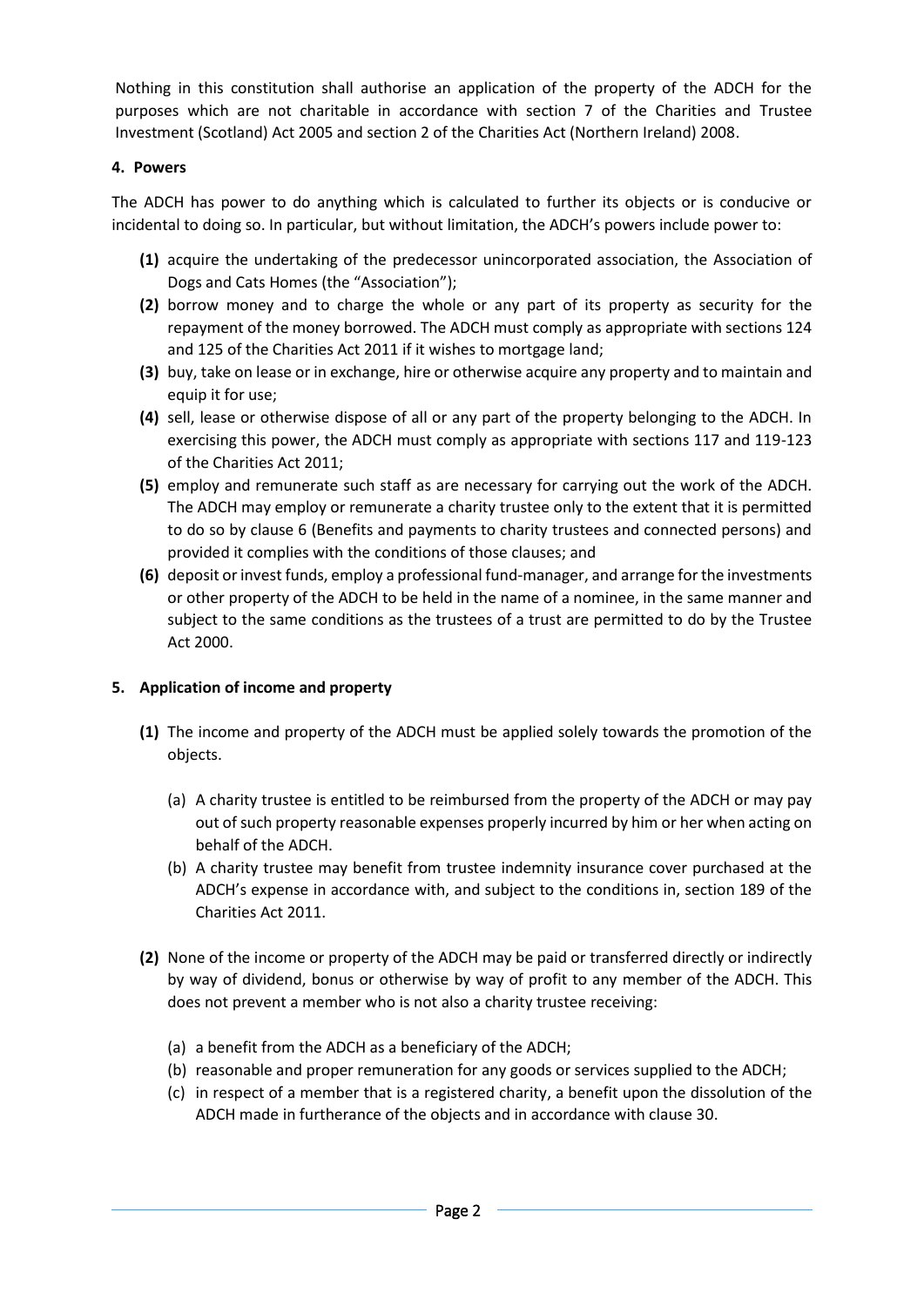**(3)** Nothing in this clause shall prevent a charity trustee or connected person receiving any benefit or payment which is authorised by clause 6.

# **6. Benefits and payments to charity trustees and connected persons**

# **(1) General Provisions**

- (a) No charity trustee or connected person may:
	- (i) buy or receive any goods or services from the ADCH on terms preferential to those applicable to members of the public;
	- (ii) sell goods, services, or any interest in land to the ADCH;
	- (iii) be employed by, or receive any remuneration from, the ADCH
	- (iv) with the exception of the payment of expenses as set out in clause 5(1)(a) above, receive any other financial benefit from the ADCH;

unless the payment or benefit is permitted by sub-clause (2) of this clause, or authorised by the court or the Charity Commission ("the Commission"). In this clause, a "financial benefit" means a benefit, direct or indirect, which is either money or has a monetary value.

# **(2) Scope and powers permitting trustees' or connected persons' benefits**

- (a) A charity trustee or connected person may receive a benefit from the ADCH as a beneficiary of the ADCH provided that a majority of the trustees do not benefit in this way.
- (b) A charity trustee or connected person may enter into a contract for the supply of services, or of goods that are supplied in connection with the provision of services, to the ADCH where that is permitted in accordance with, and subject to the conditions in, section 185 to 188 of the Charities Act 2011.
- (c) Subject to sub-clause (3) of this clause a charity trustee or connected person may provide the ADCH with goods that are not supplied in connection with services provided to the ADCH by the charity trustee or connected person.
- (d) A charity trustee or connected person may receive interest on money lent to the ADCH at a reasonable and proper rate which must be not more than the Bank of England bank rate (also known as the base rate).
- (e) A charity trustee or connected person may receive rent for premises let by the trustee or connected person to the ADCH. The amount of the rent and the other terms of the lease must be reasonable and proper. The charity trustee concerned must withdraw from any meeting at which such a proposal or the rent or other terms of the lease are under discussion.
- (f) A charity trustee or connected person may take part in the normal trading and fundraising activities of the ADCH on the same terms as members of the public.

# **(3) Payment for supply of goods only – controls**

The ADCH and its charity trustees may only rely upon the authority provided by sub-clause (2)(c) of this clause if each of the following conditions is satisfied:

(a) The amount or maximum amount of the payment for the goods is set out in a written agreement between the ADCH and the charity trustee or connected person supplying the goods ("the supplier").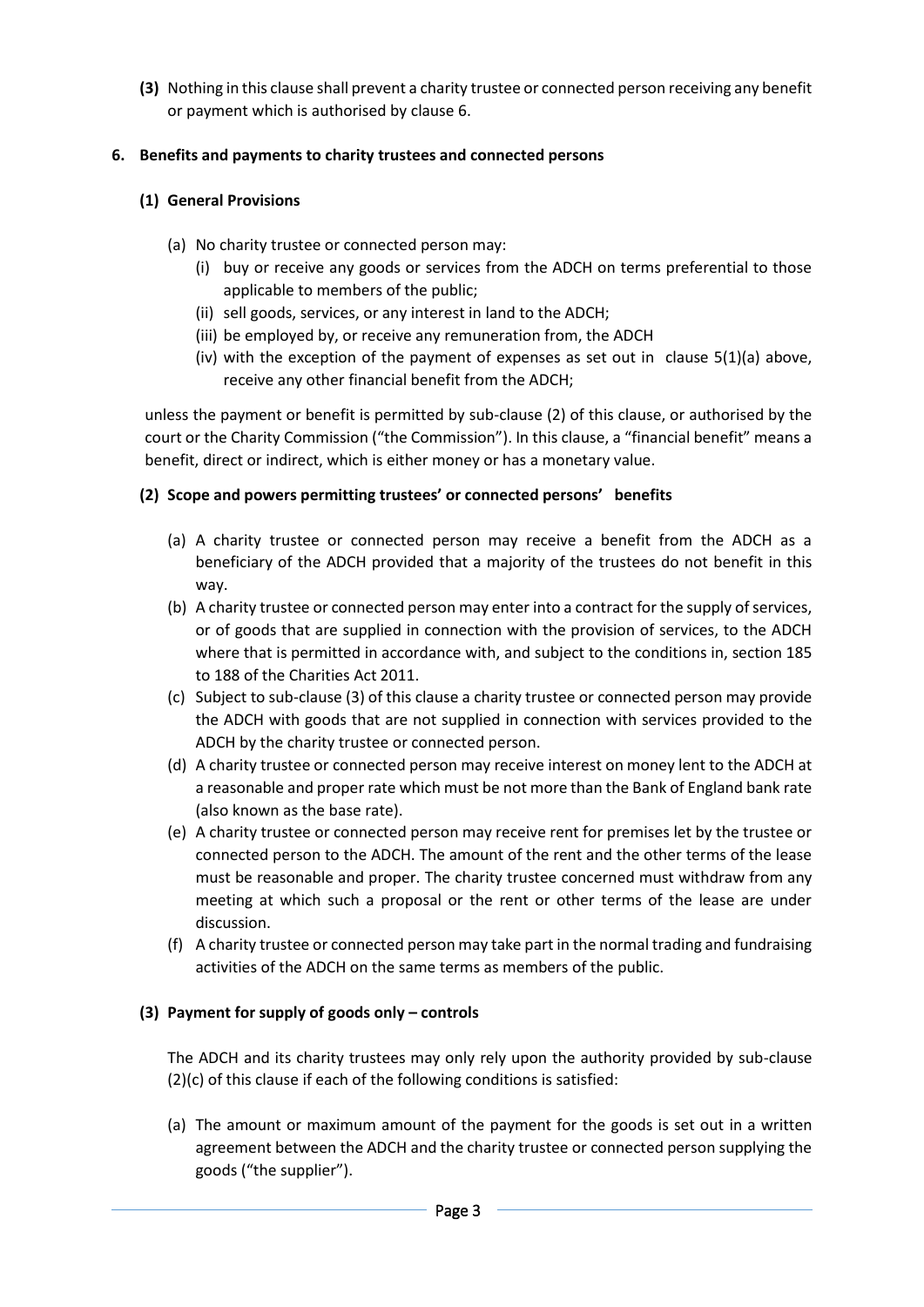- (b) The amount or maximum amount of the payment for the goods does not exceed what is reasonable in the circumstances for the supply of the goods in question.
- (c) The other charity trustees are satisfied that it is in the best interests of the ADCH to contract with the supplier rather than with someone who is not a charity trustee or connected person. In reaching that decision the charity trustees must balance the advantage of contracting with a charity trustee or connected person against the disadvantages of doing so.
- (d) The supplier is absent from the part of any meeting at which there is discussion of the proposal to enter into a contract or arrangement with him or her or it with regard to the supply of goods to the ADCH.
- (e) The supplier does not vote on any such matter and is not to be counted when calculating whether a quorum of charity trustees is present at the meeting.
- (f) The reason for their decision is recorded by the charity trustees in the minute book.
- (g) A majority of the charity trustees then in office are not in receipt of remuneration or payments authorised by clause 6.

### **(4) In sub-clauses (2) and (3) of this clause:**

- (a) the "ADCH" includes any company in which the ADCH:
	- (i) holds more than 50% of the shares; or
	- (ii) controls more than 50% of the voting rights attached to the shares; or
	- (iii) has the right to appoint one or more directors to the board of the company;
- (b) "connected person" includes any person within the definition set out in clause 31 (Interpretation).

#### **7. Conflicts of interest and conflicts of loyalty**

- **(1)** A charity trustee must:
	- (a) declare the nature and extent of any interest, direct or indirect, which he or she has (as well as any connected person) in a proposed transaction or arrangement with the ADCH or in any transaction or arrangement entered into by the ADCH which has not previously been declared; and
	- (b) absent himself or herself from any discussions of the charity trustees in which it is possible that a conflict of interest or loyalty will arise between his or her duty to act solely in the interests of the ADCH and any personal interest (including but not limited to any financial interest).
- **(2)** Any charity trustee absenting himself or herself from any discussions in accordance with this clause must not vote or be counted as part of the quorum in any decision of the charity trustees on the matter.

#### **8. Liability of members to contribute to the assets of the ADCH if it is wound up**

If the ADCH is wound up, the members of the ADCH have no liability to contribute to its assets and no personal responsibility for settling its debts and liabilities.

#### **9. Membership of the ADCH**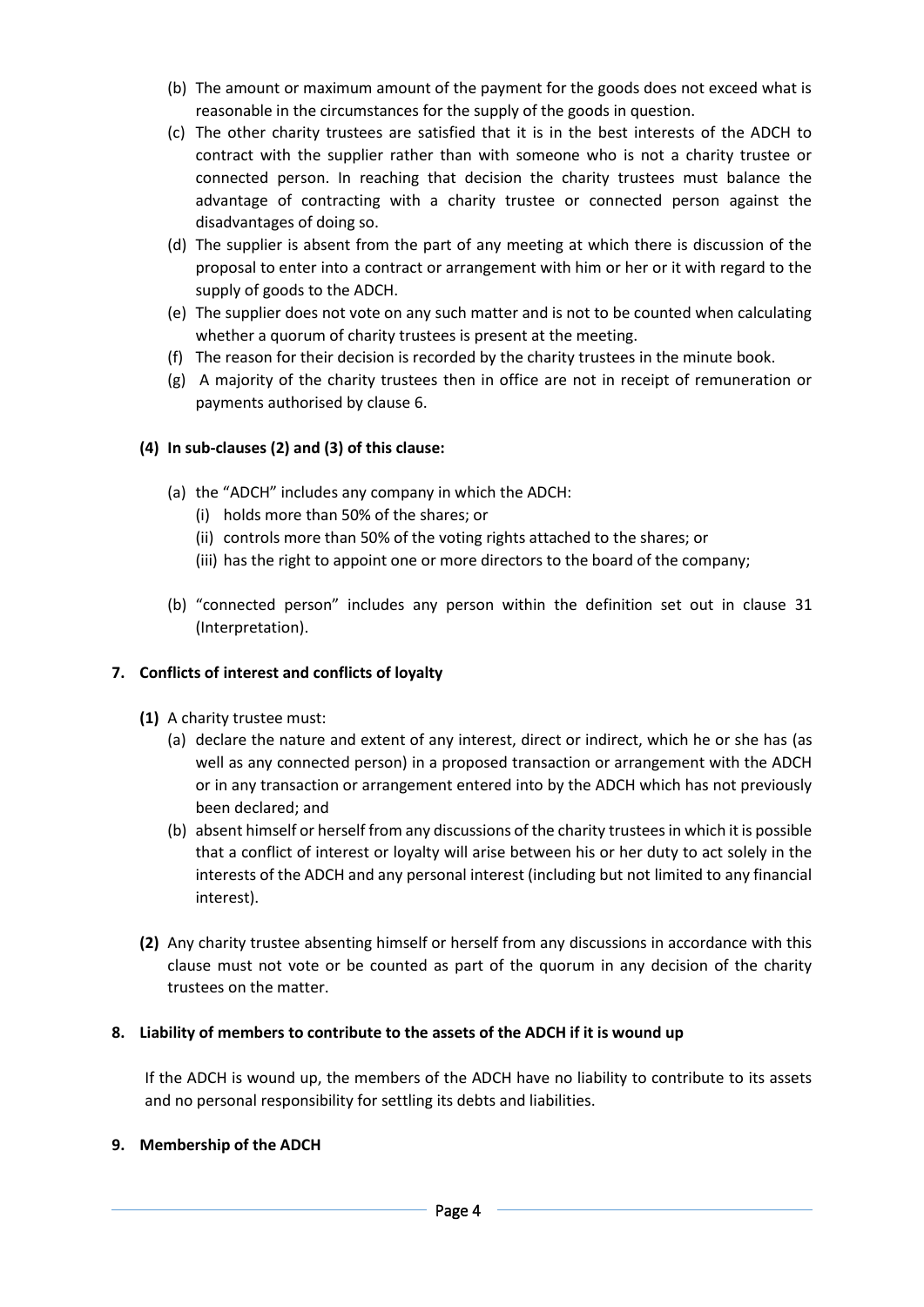### **(1) First members**

The first members of the ADCH, upon its registration, shall be the associate and full members of the predecessor Association at that date.

### **(2) Admission of new members**

### **(a) Eligibility**

- (i) Thereafter, such individuals and organisations admitted to membership in accordance with rules made under clause 27 of this constitution shall be members of the ADCH, and the charity trustees may establish different classes of membership under such rules.
- (ii) A member may be an individual, a corporate body, or an individual or corporate body representing an organisation which is not incorporated.

### **(b) Admission procedure**

The charity trustees:

- (i) may require applications for membership to be made in any reasonable way that they decide;
- (ii) shall, if they approve an application for membership, notify the applicant of their decision within a reasonable timeframe.
- (iii) may refuse an application for membership if they believe that it is in the best interests of the ADCH for them to do so;
- (iv) shall, if they decide to refuse an application for membership, give the applicant their reasons for doing so, within a reasonable timeframe of the decision being taken, and give the applicant the opportunity to appeal against the refusal; and
- (v) shall give fair consideration to any such appeal, and shall inform the applicant of their decision, but any decision to confirm refusal of the application for membership shall be final.

### **(3) Transfer of membership**

Membership of the ADCH cannot be transferred to any other individual or organisation except in the case of an individual or corporate body representing an organisation which is not incorporated, whose membership may be transferred by the unincorporated organisation to a new representative. Such transfer of membership does not take effect until the ADCH has received written notification of the transfer.

#### **(4) Duty of members**

It is the duty of each member of the ADCH to exercise his or her powers as a member of the ADCH in the way he or she decides in good faith would be most likely to further the purposes of the ADCH.

#### **(5) Termination of membership**

- (a) Membership of the ADCH comes to an end if:
	- (i) an individual member dies, or, in the case of an organisation (or the representative of an organisation) that organisation ceases to exist; or
	- (ii) the member sends a notice of resignation to the charity trustees; or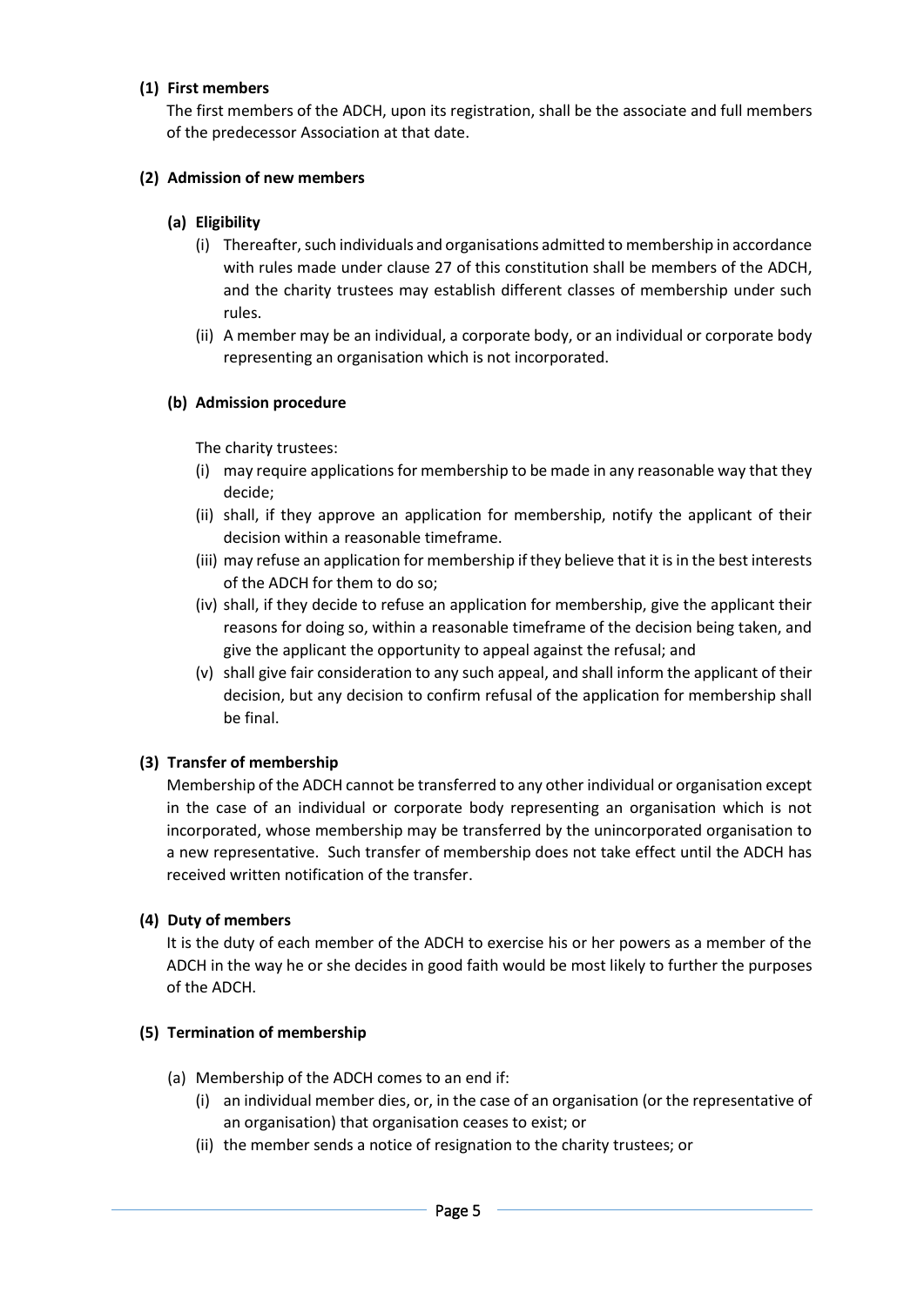- (iii) any sum of money owed by the member to the ADCH is not paid in full within three months of its falling due; or
- (iv) the charity trustees decide that it is in the best interests of the ADCH that the member in question should be removed from membership, and pass a resolution to that effect.
- (b) Before the charity trustees take any decision to remove someone from membership of the ADCH they must:
	- (i) inform the member of the reasons why it is proposed to remove him, her or it from membership;
	- (ii) give the member a reasonable timeframe to make representations to the charity trustees as to why he, she or it should not be removed from membership;
	- (iii) at a duly constituted meeting of the charity trustees, consider whether or not the member should be removed from membership;
	- (iv) consider at that meeting any representations which the member makes as to why the member should not be removed; and
	- (v) allow the member, or the member's representative, to make those representations in person at that meeting, if the member so chooses.

### **(6) Membership fees**

The ADCH may require members to pay reasonable membership fees to the ADCH and within the specified timeframes, as may be amended by the charity trustees from time to time.

#### **10. Affiliate (non-voting) membership**

- **(1)** The charity trustees may create affiliate or other classes of non-voting membership, and may determine the rights and obligations of any such members (including payment of membership fees), and the conditions for admission to, and termination of membership of any such class of members.
- **(2)** One such class of affiliate non-voting members shall be the honorary vice presidents of the ADCH ("Vice Presidents"), who shall have rights and obligations as set out in rules made under clause 27 of this constitution. The first Vice Presidents, upon registration of the ADCH, shall be the Vice Presidents of the predecessor Association at that date.
- **(3)** Other references in this constitution to "members" and "membership" do not apply to nonvoting members, and non-voting members do not qualify as members for any purpose under the Charities Acts, General Regulations or Dissolution Regulations.

### **11. Members' decisions**

### **(1) General provisions**

(a) Except for those decisions that must be taken in a particular way as indicated in sub-clause (4) of this clause, decisions of the members of the ADCH may be taken either by vote at a general meeting as provided in sub-clause (2) of this clause or by written resolution as provided in subclause (3) of this clause.

#### **(2) Taking ordinary decisions by vote**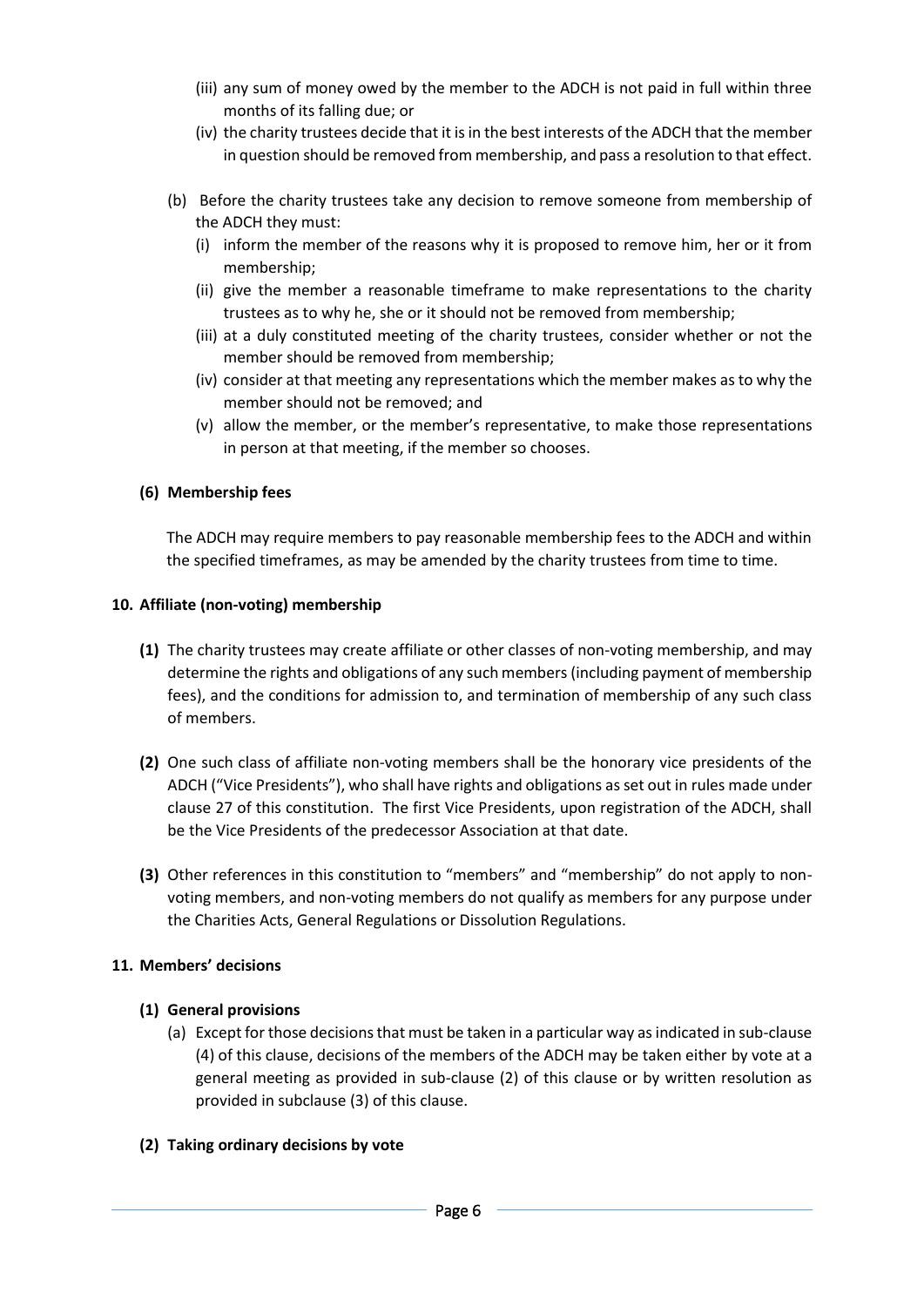(a) Subject to sub-clause (4) of this clause, any decision of the members of the ADCH may be taken by means of a resolution at a general meeting. Such a resolution may be passed by a simple majority of votes cast at the meeting (including votes cast by postal or email ballot).

### **(3) Taking ordinary decisions by written resolution without a general meeting**

- (a) Subject to sub-clause (d) of this clause, a resolution in writing agreed by a simple majority of all the members who would have been entitled to vote upon it had it been proposed at a general meeting shall be effective, provided that:
	- (i) a copy of the proposed resolution has been sent to all the members eligible to vote; and
	- (ii) a simple majority of members has signified its agreement to the resolution in a document or documents which are received at the principal office within the period of 28 days beginning with the circulation date. The document signifying a member's agreement must be authenticated by their signature (or in the case of an organisation which is a member, by execution according to its usual procedure), by a statement of their identity accompanying the document, or in such other manner as the ADCH has specified.
- (b) The resolution in writing may comprise several copies to which one or more members has signified their agreement.
- (c) Eligibility to vote on the resolution is limited to members who are members of the ADCH on the date when the proposal is first circulated in accordance with paragraph (i) above.
- (d) Not less than 10% of the members of the ADCH may request the charity trustees to make a proposal for decision by the members.
- (e) The charity trustees must within 21 days of receiving such a request comply with it if:
	- (i) The proposal is not frivolous or vexatious, and does not involve the publication of defamatory material;
	- (ii) The proposal is stated with sufficient clarity to enable effect to be given to it if it is agreed by the members; and
	- (iii) Effect can lawfully be given to the proposal if it is so agreed.
- (f) Sub-clauses (a) to (c) of this clause apply to a proposal made at the request of members.

#### **(4) Decisions that must be taken in a particular way**

- (a) Any decision to remove a trustee must be taken in accordance with clause 16(2).
- (b) Any decision to amend this constitution must be taken in accordance with clause 29 of this constitution (Amendment of Constitution).
- (c) Any decision to wind up or dissolve the ADCH must be taken in accordance with clause 30 of this constitution (Voluntary winding up or dissolution). Any decision to amalgamate or transfer the undertaking of the ADCH to one or more other ADCHs must be taken in accordance with the provisions of the Charities Act 2011.

#### **12. General meetings of members**

**(1) Types of general meeting**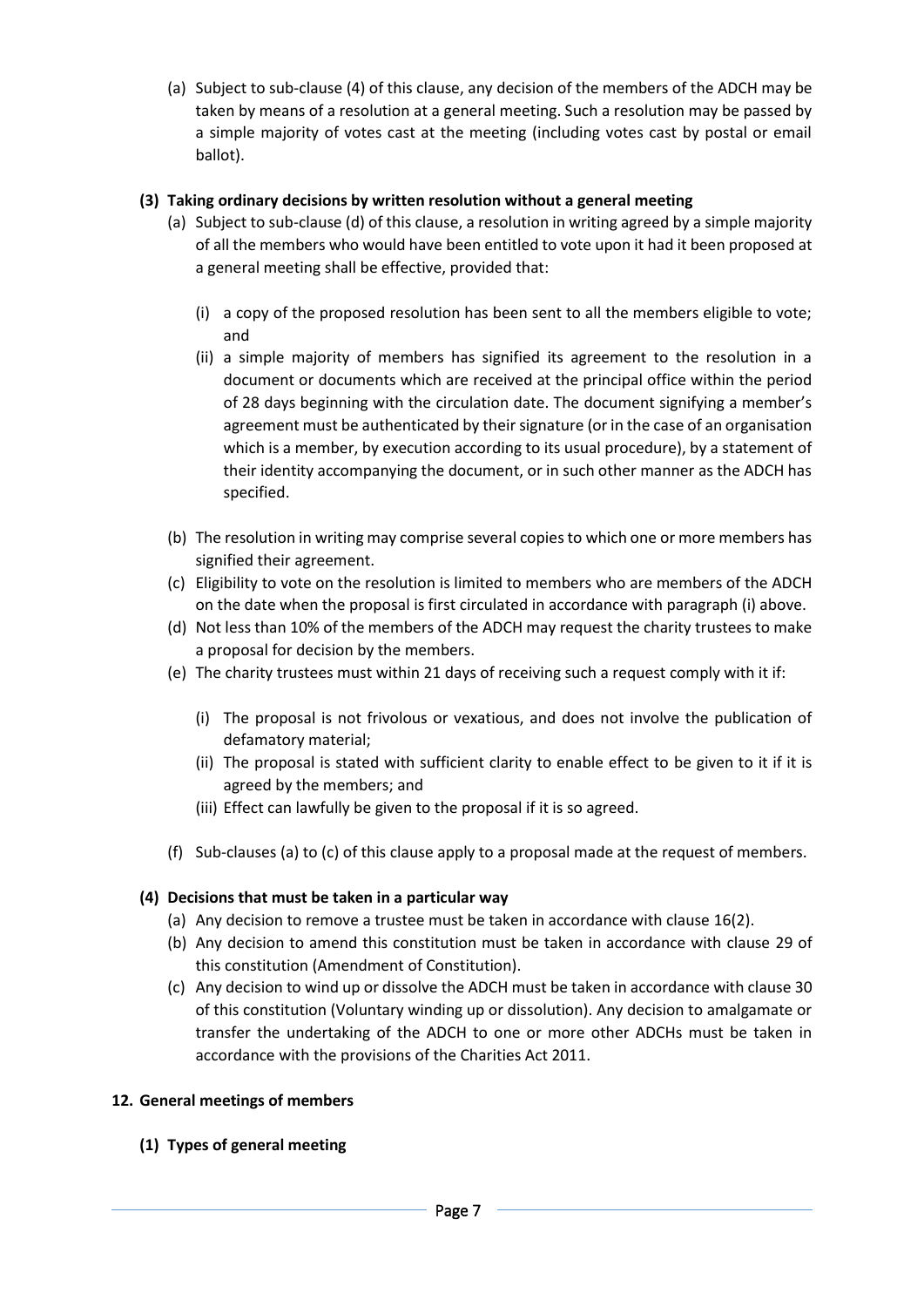- (a) There must be an annual general meeting (AGM) of the members of the ADCH. The first AGM must be held within 18 months of the registration of the ADCH, and subsequent AGMs must be held at intervals of not more than 15 months. The AGM must receive the annual statement of accounts (duly audited or examined where applicable) and the trustees' annual report, and must elect trustees as required under clause 14.
- (b) Other general meetings of the members of the ADCH may be held at any time.
- (c) General meetings may be held either in person or virtually. All rules regarding notice of meetings, chairing, quorums, and voting remain consistent regardless of the style of meeting undertaken. All general meetings must be held in accordance with the following provisions.

### **(2) Calling general meetings**

- (a) The charity trustees:
	- (i) must call the annual general meeting of the members of the ADCH in accordance with sub-clause (1) of this clause, and identify it as such in the notice of the meeting; and
	- (ii) may call any other general meeting of the members at any time.
- (b) If, at the time of any such request, there has not been any general meeting of the members of the ADCH for more than 12 months, then sub-clause (b)(i) of this clause shall have effect as if 5% were substituted for 10%.
- (c) Any such request may include particulars of a resolution that may properly be proposed, and is intended to be proposed, at the meeting.
- (d) A resolution may only properly be proposed if it is lawful, and is not defamatory, frivolous or vexatious.
- (e) Any general meeting called by the charity trustees at the request of the members of the ADCH must be held within 28 days from the date on which it is called.
- (f) If the charity trustees fail to comply with this obligation to call a general meeting at the request of its members, then the members who requested the meeting may themselves call a general meeting.
- (g) A general meeting called in this way must be held not more than 3 months after the date when the members first requested the meeting.
- (h) The ADCH must reimburse any reasonable expenses incurred by the members calling a general meeting by reason of the failure of the charity trustees to duly call the meeting, but the ADCH shall be entitled to be indemnified by the charity trustees who were responsible for such failure.

#### **(3) Notice of general meetings**

- (a) The charity trustees, or, as the case may be, the relevant members of the ADCH, must give at least 14 clear days notice of any general meeting to all of the members, and to any charity trustee of the ADCH who is not a member.
- (b) If it is agreed by not less than 90% of all members of the ADCH, any resolution may be proposed and passed at the meeting even though the requirements of sub-clause (3) (a) of this clause have not been met. This sub-clause does not apply where a specified period of notice is strictly required by another clause in this constitution, by the Charities Act 2011 or by the General Regulations.
- (c) The notice of any general meeting must: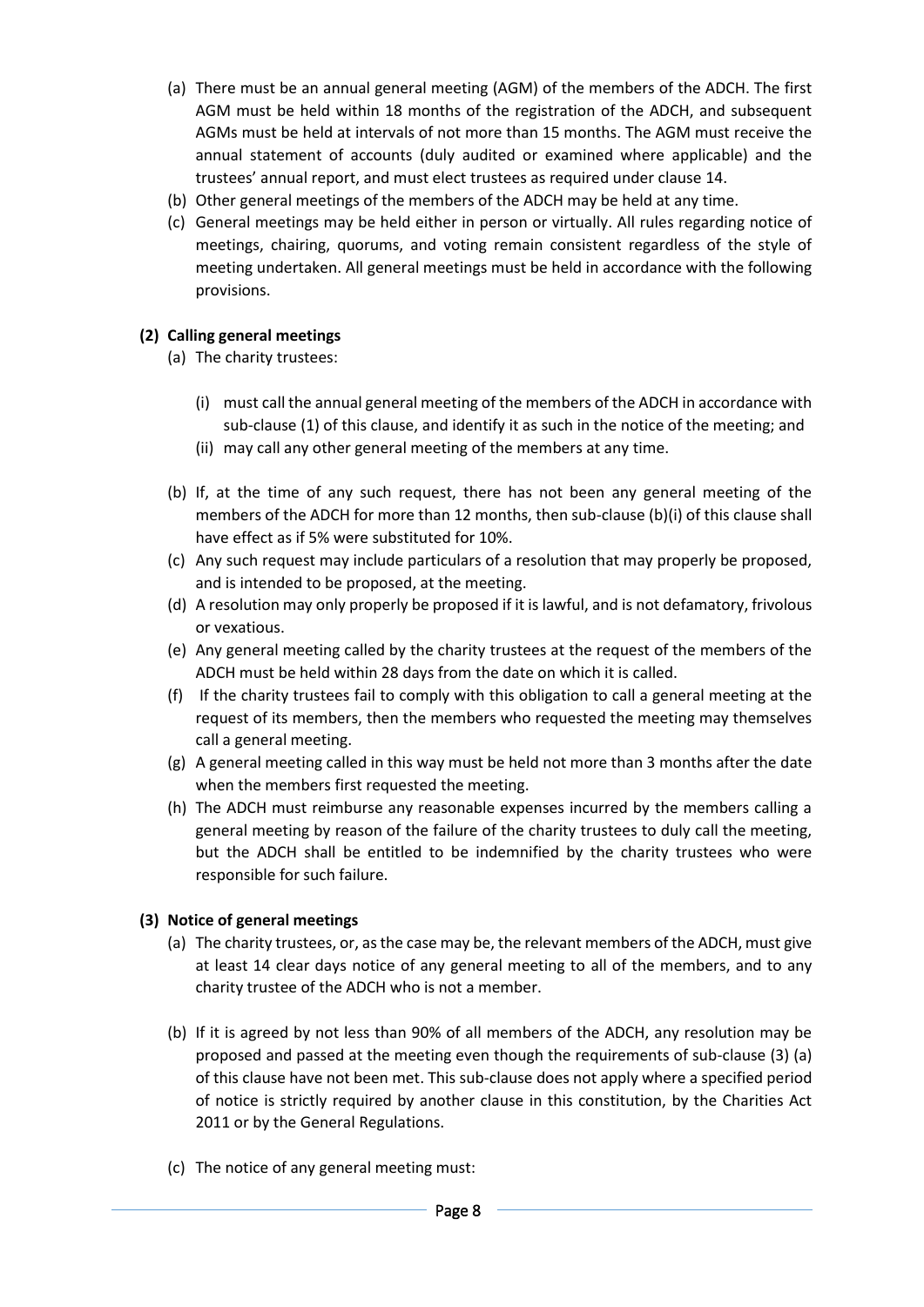- (i) state the time and date of the meeting:
- (ii) give the address at which the meeting is to take place;
- (iii) give particulars of any resolution which is to be moved at the meeting, and of the general nature of any other business to be dealt with at the meeting; and
- (iv) if a proposal to alter the constitution of the ADCH is to be considered at the meeting, include the text of the proposed alteration;
- (v) include, with the notice for the AGM, the annual statement of accounts and trustees' annual report, details of persons standing for election or re-election as trustee, or where allowed under clause 23 (Use of electronic communication), details of where the information may be found on the ADCH's website.
- (d) Proof that an envelope containing a notice was properly addressed, prepaid and posted; or that an electronic form of notice was properly addressed and sent, shall be conclusive evidence that the notice was given. Notice shall be deemed to be given 48 hours after it was posted or sent.
- (e) The proceedings of a meeting shall not be invalidated because a member who was entitled to receive notice of the meeting did not receive it because of accidental omission by the ADCH

### **(4) Chairing of general meetings**

(a) The person elected by the members as Chair or, in their absence the Vice-Chair, under clause 20(2) (Chairing of meetings), shall, if present at the general meeting and willing to act, preside as chair of the meeting. Subject to that, the members of the ADCH who are present at a general meeting shall elect a chair to preside at the meeting.

#### **(5) Quorum at general meetings**

- (a) No business may be transacted at any general meeting of the members of the ADCH unless a quorum is present when the meeting starts.
- (b) Subject to the following provisions, the quorum for general meetings shall be 15% of all members. An organisation represented by a person present at the meeting in accordance with sub-clause (7) of this clause, is counted as being present in person.
- (c) If the meeting has been called by or at the request of the members and a quorum is not present within 15 minutes of the starting time specified in the notice of the meeting, the meeting is closed.
- (d) If the meeting has been called in any other way and a quorum is not present within 15 minutes of the starting time specified in the notice of the meeting, the chair must adjourn the meeting. The date, time and place at which the meeting will resume must either be announced by the chair or be notified to the ADCH's members at least seven clear days before the date on which it will resume.
- (e) If a quorum is not present within 15 minutes of the start time of the adjourned meeting, the member or members present at the meeting constitute a quorum.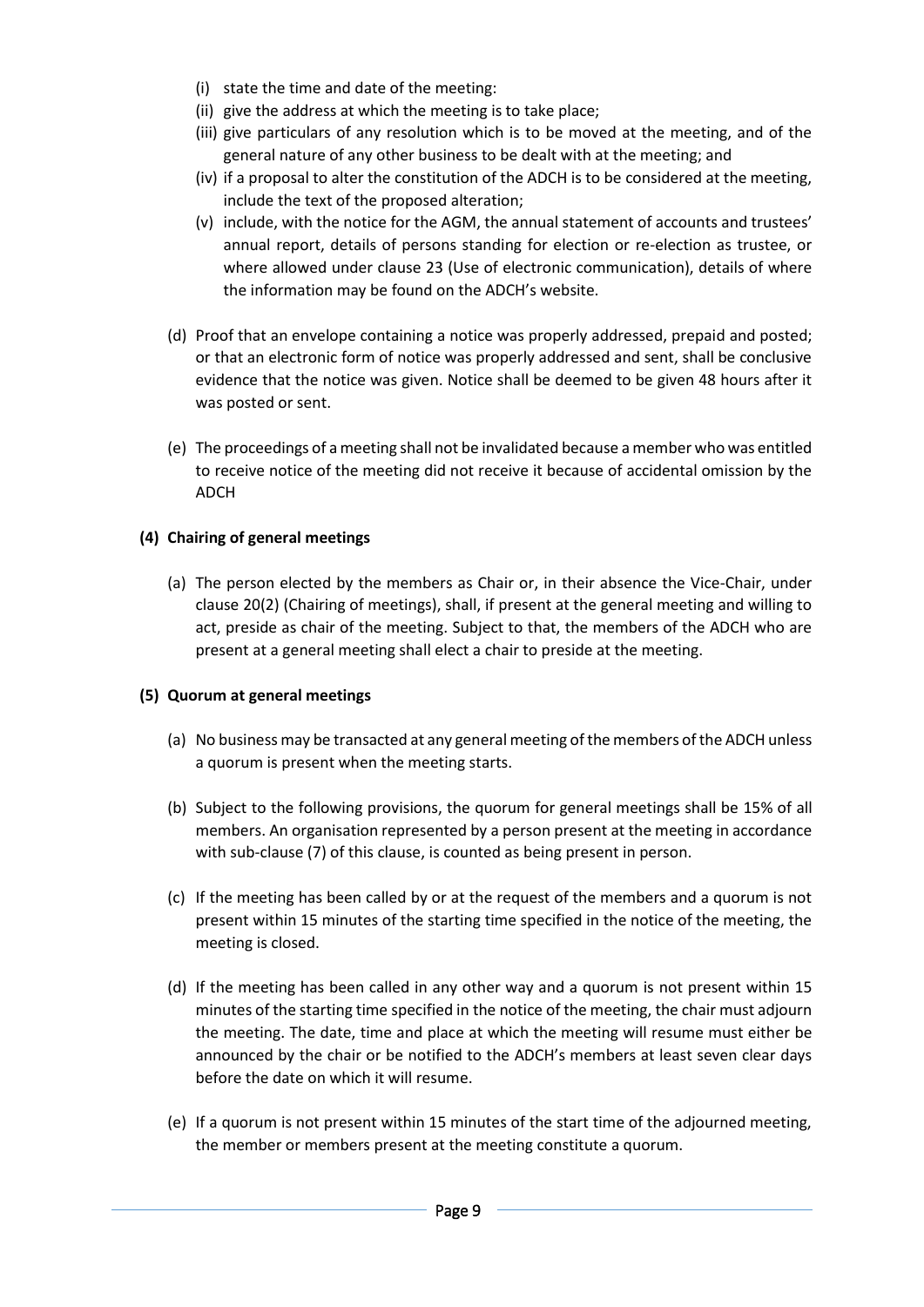(f) If at any time during the meeting a quorum ceases to be present, the meeting may discuss issues and make recommendations to the trustees but may not make any decisions. If decisions are required which must be made by a meeting of the members, the meeting must be adjourned.

### **(6) Voting at general meetings**

- (a) Any decision other than one falling within clause 11(4) (Decisions that must be taken in a particular way) shall be taken by a simple majority of votes cast at the meeting (including postal votes). Every member has one vote unless otherwise provided in the rights of a particular class of membership under this constitution.
- (b) A resolution put to the vote of a meeting shall be decided on a show of hands, unless (before or on the declaration of the result of the show of hands) a poll is duly demanded. A poll may be demanded by the chair or by at least 10% of the members present in person or by authorised representative at the meeting.
- (c) A poll demanded on the election of a person to chair the meeting or on a question of adjournment must be taken immediately. A poll on any other matter shall be taken, and the result of the poll shall be announced, in such manner as the chair of the meeting shall decide, provided that the poll must be taken, and the result of the poll announced, within 30 days of the demand for the poll.
- (d) A poll may be taken:
	- (i) at the meeting at which it was demanded; or
	- (ii) at some other time and place specified by the chair; or
	- (iii) through the use of postal or electronic communications.
- (e) In the event of an equality of votes, whether on a show of hands or on a poll, the chair of the meeting shall have a second, or casting vote.
- (f) Any objection to the qualification of any voter must be raised at the meeting at which the vote is cast and the decision of the chair of the meeting shall be final.

# **(7) Postal voting**

- (a) The ADCH may, if the charity trustees so decide, allow the members to vote by post or electronic mail ("email") to elect charity trustees or to make a decision on any matter that is being decided at a general meeting of the members.
- (b) The charity trustees must appoint at least two persons independent of the ADCH to serve as scrutineers to supervise the conduct of the postal/email ballot and the counting of votes.
- (c) If postal and/or email voting is to be allowed on a matter, the ADCH must send to members of the ADCH not less than 21 days before the deadline for receipt of votes cast in this way:
	- (i) a notice by email, if the member has agreed to receive notices in this way under clause 23 (Use of electronic communication), including an explanation of the purpose of the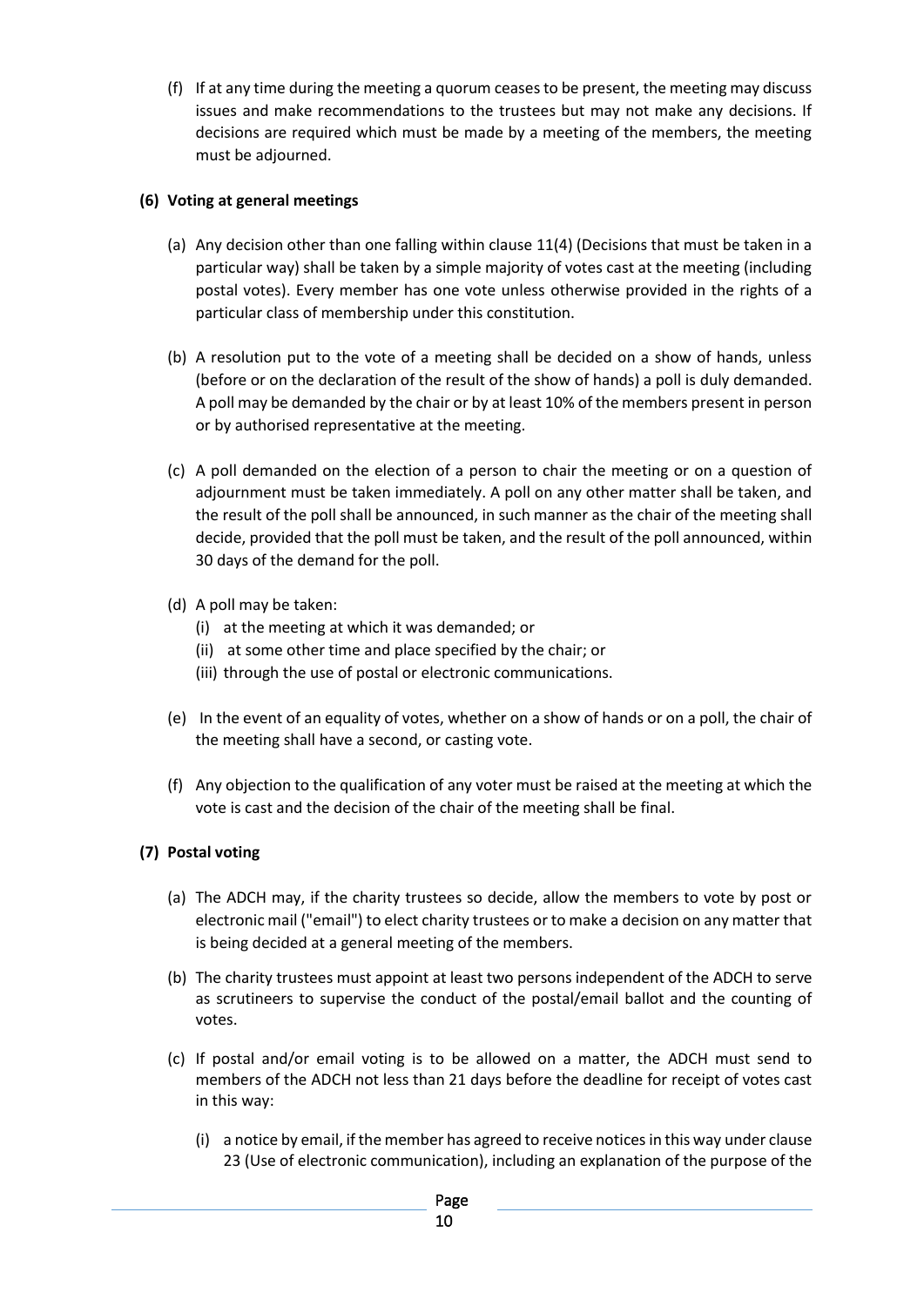vote and the voting procedure to be followed by the member, and a voting form capable of being returned by email or post to the ADCH, containing details of the resolution being put to a vote, or of the candidates for election, as applicable;

- (ii) a notice by post to all other members, including a written explanation of the purpose of the postal vote and the voting procedure to be followed by the member; and a postal voting form containing details of the resolution being put to a vote, or of the candidates for election, as applicable.
- (d) The voting procedure must require all forms returned by post to be in an envelope with the member's name and signature, and nothing else, on the outside, inside another envelope addressed to 'The Scrutineers for the ADCH', at the ADCH's principal office or such other postal address as is specified in the voting procedure.
- (e) The voting procedure for votes cast by email must require the member's name to be at the top of the email, and the email must be authenticated in the manner specified in the voting procedure.
- (f) Email votes must be returned to an email address used only for this purpose and must be accessed only by a scrutineer.
- (g) The voting procedure must specify the closing date and time for receipt of votes, and must state that any votes received after the closing date or not complying with the voting procedure will be invalid and not be counted.
- (h) The scrutineers must make a list of names of members casting valid votes, and a separate list of members casting votes which were invalid. These lists must be provided to a charity trustee or other person overseeing admission to, and voting at, the general meeting. A member who has cast a valid postal or email vote must not vote at the meeting, and must not be counted in the quorum for any part of the meeting on which he, she or it has already cast a valid vote. A member who has cast an invalid vote by post or email is allowed to vote at the meeting and counts towards the quorum.
- (i) For postal votes, the scrutineers must retain the internal envelopes (with the member's name and signature). For email votes, the scrutineers must cut off and retain any part of the email that includes the member's name. In each case, a scrutineer must record on this evidence of the member's name that the vote has been counted, or if the vote has been declared invalid, the reason for such declaration.
- (j) Votes cast by post or email must be counted by all the scrutineers before the meeting at which the vote is to be taken. The scrutineers must provide to the person chairing the meeting written confirmation of the number of valid votes received by post and email and the number of votes received which were invalid.
- (k) The scrutineers must not disclose the result of the postal/email ballot until after votes taken by hand or by poll at the meeting, or by poll after the meeting, have been counted. Only at this point shall the scrutineers declare the result of the valid votes received, and these votes shall be included in the declaration of the result of the vote.
- (l) Following the final declaration of the result of the vote, the scrutineers must provide to a charity trustee or other authorised person bundles containing the evidence of members submitting valid postal votes; evidence of members submitting valid email votes; evidence of invalid votes; the valid votes; and the invalid votes.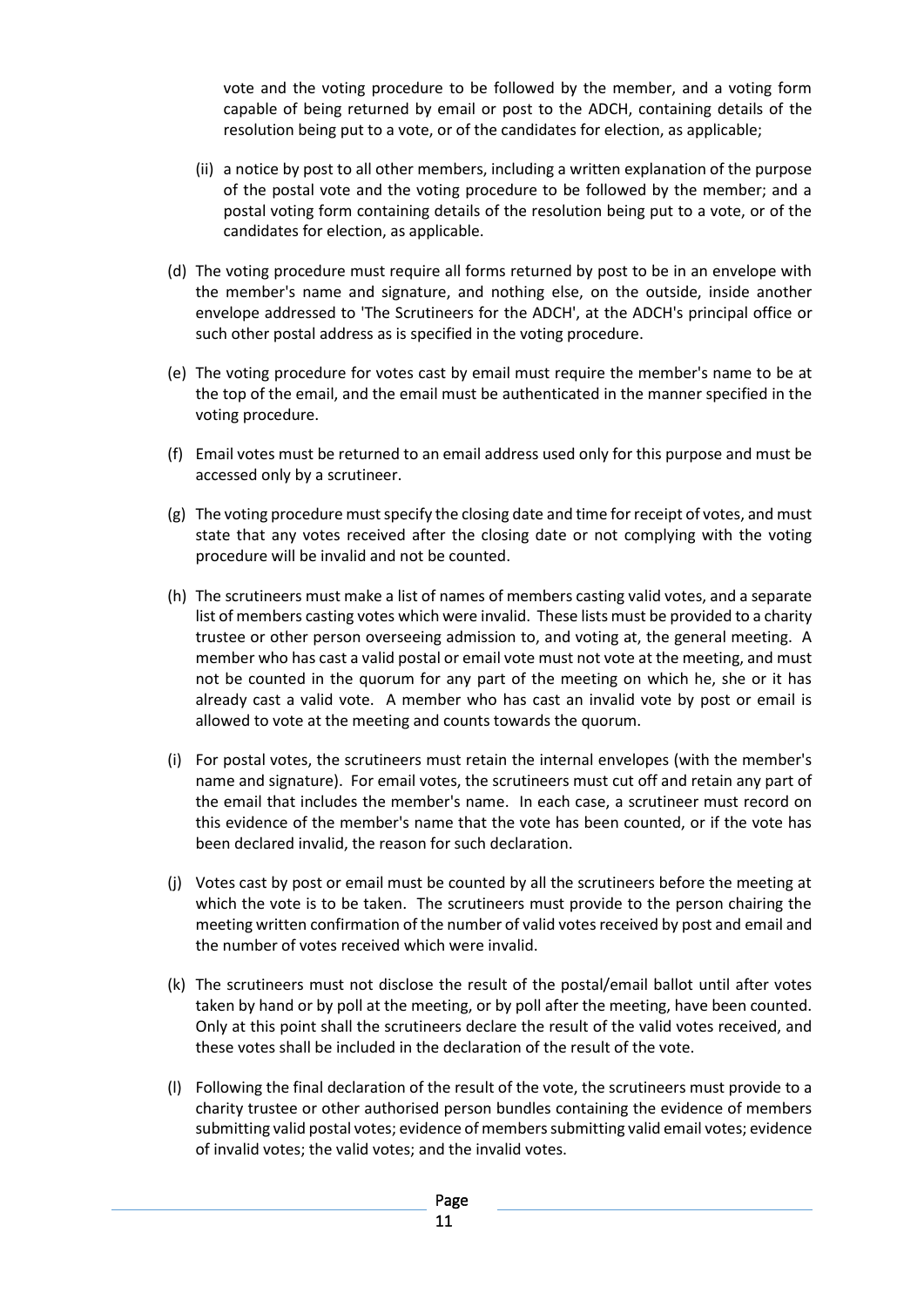(m) Any dispute about the conduct of a postal or email ballot must be referred initially to a panel set up by the charity trustees, to consist of two trustees and two persons independent of the ADCH. If the dispute cannot be satisfactorily resolved by the panel, it must be referred to the Electoral Reform Society.

### **(8) Representation of organisations and corporate members**

- (a) An organisation or a corporate body that is a member of the ADCH may, in accordance with its usual decision-making process, authorise a person to act as its representative at any general meeting of the ADCH.
- (b) The representative is entitled to exercise the same powers on behalf of the organisation as the organisation could exercise as an individual member of the ADCH.

### **(9) Adjournment of meetings**

(a) The chair may with the consent of a meeting at which a quorum is present (and shall if so directed by the meeting) adjourn the meeting to another time and/or place. No business may be transacted at an adjourned meeting except business which could properly have been transacted at the original meeting.

### **13. Charity trustees**

### **(1) Functions and duties of charity trustees**

The charity trustees shall manage the affairs of the ADCH and may for that purpose exercise all the powers of the ADCH. It is the duty of each charity trustee:

- (a) to exercise his or her powers and to perform his or her functions as a trustee of the ADCH in the way he or she decides in good faith would be most likely to further the purposes of the ADCH; and
- (b) to exercise, in the performance of those functions, such care and skill as is reasonable in the circumstances having regard in particular to:
	- (i) any special knowledge or experience that he or she has or holds himself or herself out as having; and
	- (ii) if he or she acts as a charity trustee of the ADCH in the course of a business or profession, to any special knowledge or experience that it is reasonable to expect of a person acting in the course of that kind of business or profession.

### **(2) Eligibility for trusteeship**

- (a) Every charity trustee must be a natural person.
- (b) No one may be appointed as a charity trustee:
	- (i) if he or she is under the age of 16 years; or
	- (ii) if he or she would automatically cease to hold office under the provisions of clause  $16(1)(f)$ .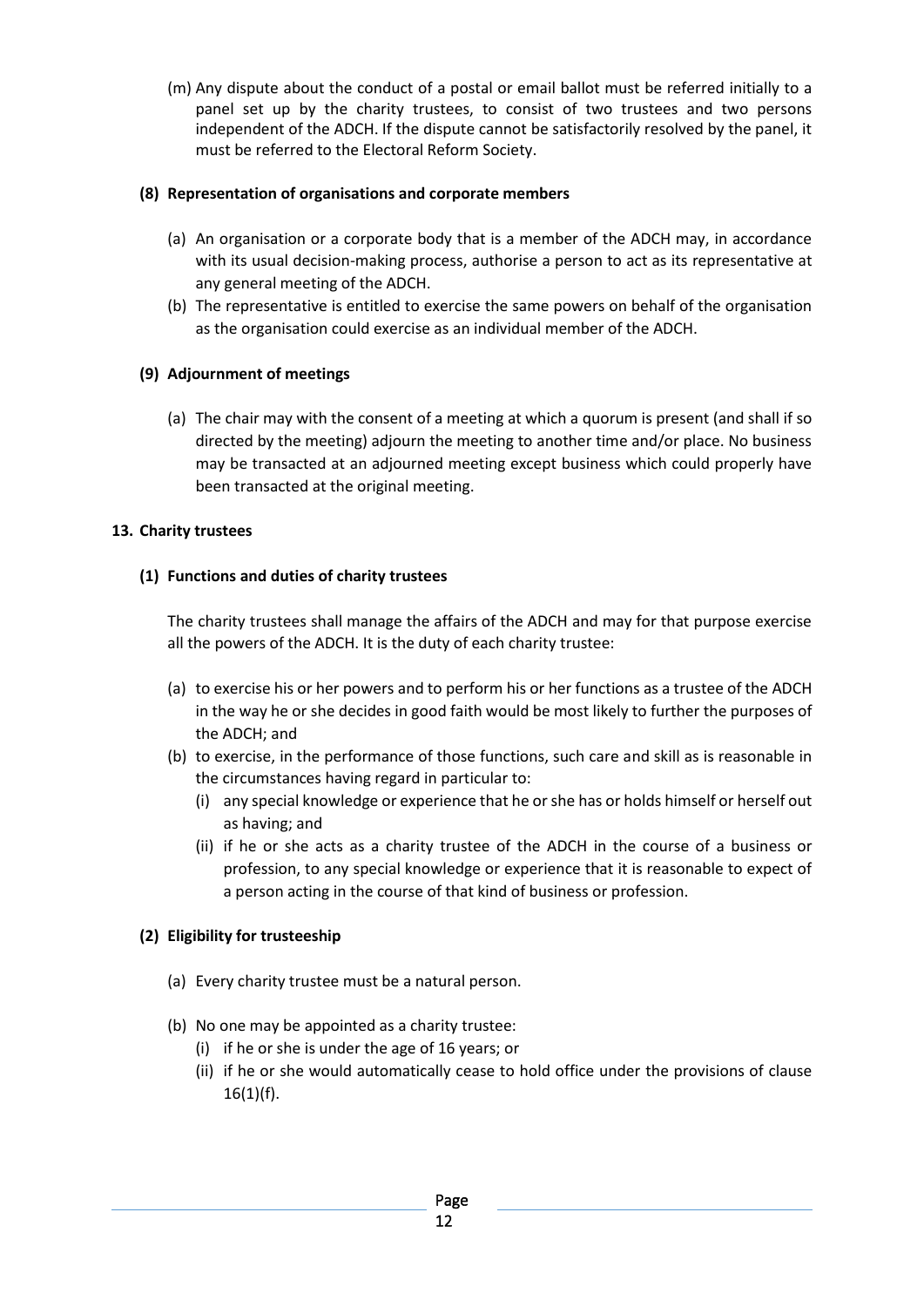- (c) No one is entitled to act as a charity trustee whether on appointment or on any reappointment until he or she has expressly acknowledged, in whatever way the charity trustees decide, his or her acceptance of the office of charity trustee.
- (d) At least one of the trustees of the ADCH must be 18 years of age or over. If there is no trustee aged at least 18 years, the remaining trustee or trustees may act only to call a meeting of the charity trustees, or appoint a new charity trustee.

#### **(3) Number of charity trustees**

- (a) The charity trustees shall consist of:
	- (i) up to ten trustees including the following office holders, elected by the members under clause 14(1):
		- Chair; and
		- Vice Chair;
	- (ii) two ex officio trustees, the Secretary and Treasurer, appointed in accordance with clause 14(2), subject to their agreement.
	- (iii) Co-opted Trustees appointed by the charity trustees in accordance with clause 14 (1) (d).
- (b) There must be at least 5 charity trustees. If the number falls below this minimum, the remaining trustee or trustees may act only to call a meeting of the charity trustees and appoint a new charity trustee.
- (c) The maximum number of charity trustees is 14. The charity trustees may not appoint any charity trustee if as a result the number of charity trustees would exceed the maximum.

#### **(4) First charity trustees**

(a) The first charity trustees of the ADCH upon its registration shall be:

| <b>Trustee name</b>        | Date of appointment / re-appointment<br>within the old Association |
|----------------------------|--------------------------------------------------------------------|
| Claire Horton (Chair)      | April 2017                                                         |
| Peter Hepburn (Vice Chair) | April 2017                                                         |
| Clare Williams             | April 2015                                                         |
| Mandy Jones                | April 2015                                                         |
| Giles Webber               | April 2015                                                         |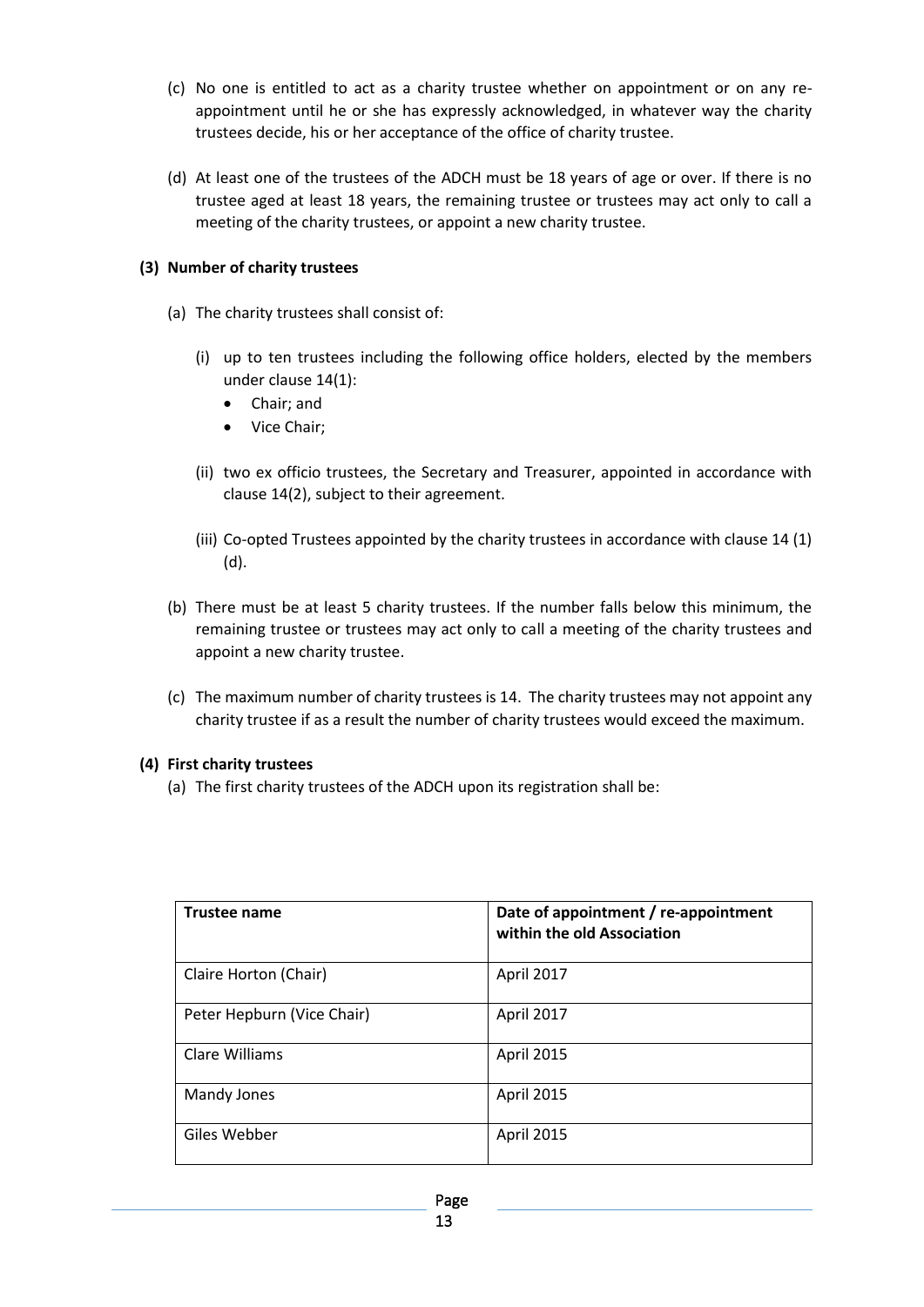| David Bowles                    | April 2017          |
|---------------------------------|---------------------|
| Steve Byrne                     | April 2017          |
| Vacant                          | N/a                 |
| Vacant                          | N/a                 |
| Vacant                          | N/a                 |
| Peter Laurie (Secretary)        | Ex officio position |
| <b>Geoff Wright (Treasurer)</b> | Ex officio position |

#### **14. Appointment of charity trustees**

#### **(1) Elected charity trustees**

- (a) At every annual general meeting of the members of the ADCH, one-third of the elected charity trustees shall retire from office. If the number of elected charity trustees is not three or a multiple of three, then the number nearest to one-third shall retire from office, but if there is only one charity trustee, he or she shall retire. (At the first annual general meeting, all charity trustees other than the Secretary and Treasurer shall be deemed elected trustees for the purposes of this clause.)
- (b) The charity trustees to retire by rotation shall be those who have been longest in office since their last appointment or reappointment. If any trustees were last appointed or reappointed on the same day those to retire shall (unless they otherwise agree among themselves) be determined by lot.
- (c) The vacancies in elected places so arising may be filled by the decision of the members at the annual general meeting; any vacancies not filled at the annual general meeting may be filled as provided in sub-clause (d) of this clause.

#### **Co-opted charity trustees**

- (d) The charity trustees may at any time decide to appoint a new charity trustee to a vacancy on the board provided that the limit specified in clause 13(3) on the number of charity trustees would not as a result be exceeded.
- (e) A person so appointed shall retire in accordance with the provisions of sub-clauses (a) and (b) of this clause.

#### **(2) Ex officio charity trustees**

- (a) The following individuals for the time being ("the office holders") shall automatically, by virtue of holding that office ("ex officio"), be a charity trustee:
	- (i) Secretary; and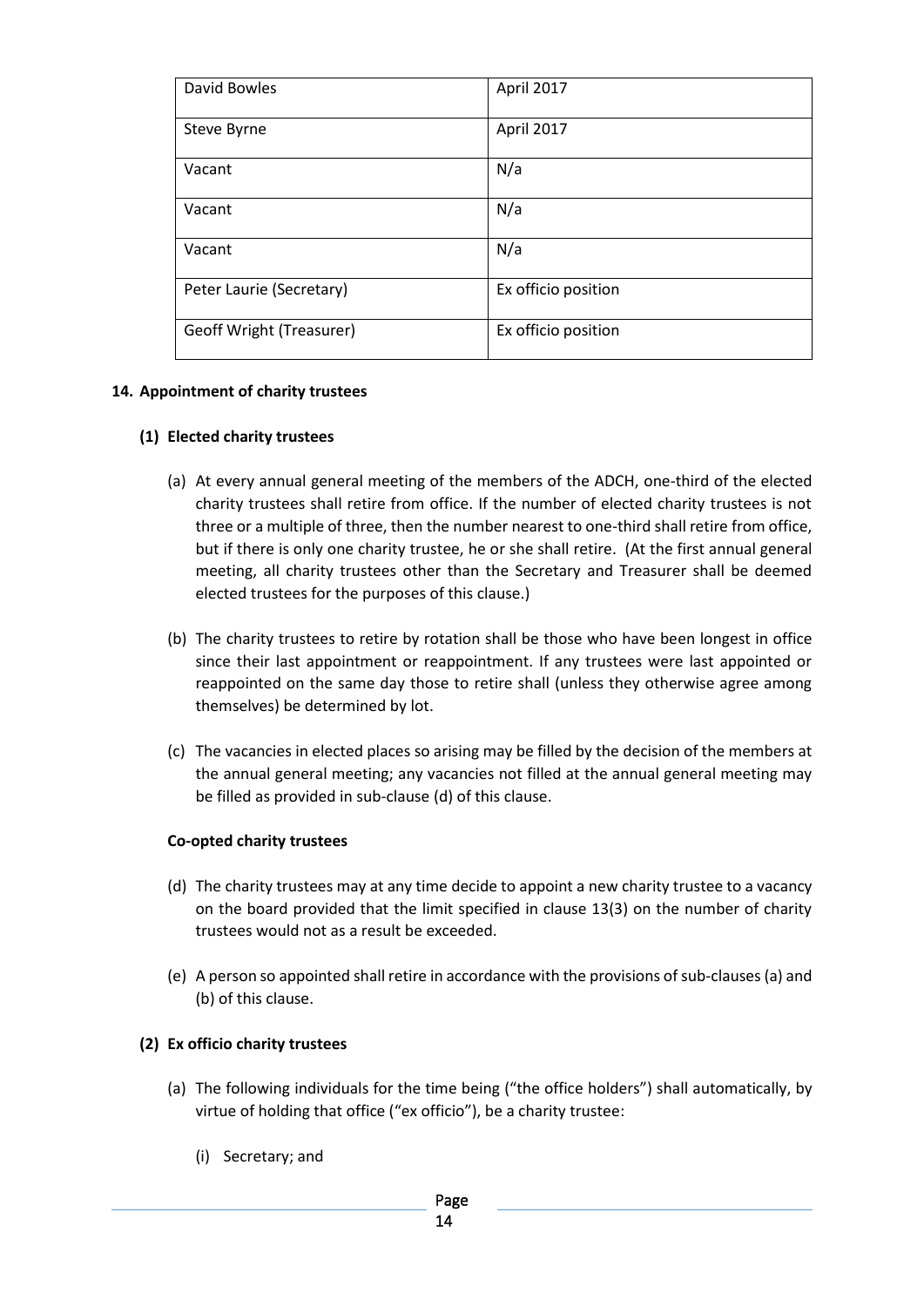- (ii) Treasurer.
- (b) If unwilling to act as a charity trustee, the office holders may:
	- (i) before accepting appointment as a charity trustee, give notice in writing to the trustees of his or her unwillingness to act in that capacity; or
	- (ii) after accepting appointment as a charity trustee, resign under the provisions contained in clause 16 (Retirement and removal of charity trustees).

The office of ex officio charity trustee will then remain vacant until the office holder ceases to hold office.

(c) The appointment of individuals to the roles of Secretary and Treasurer shall be made by the elected charity trustees.

### **15. Information for new charity trustees**

The charity trustees will make available to each new charity trustee, on or before his or her first appointment:

- (a) a copy of this constitution, a copy of any rules issued pursuant to clause 27 and any amendments made to these documents; and
- (b) a copy of the ADCH's latest trustees' annual report and statement of accounts.

### **16. Retirement and removal of charity trustees**

- **(1)** A charity trustee ceases to hold office if he or she:
	- (a) retires by rotation in accordance with clause 14(1);
	- (b) being an ex officio trustee, vacates the relevant office of Secretary or Treasurer;
	- (c) retires by notifying the ADCH in writing (but only if enough charity trustees will remain in office when the notice of resignation takes effect to form a quorum for meetings);
	- (d) is absent without the permission of the charity trustees from all their meetings held within a period of six months and the trustees resolve that his or her office be vacated;
	- (e) dies;
	- (f) in the written opinion, given to the company, of a registered medical practitioner treating that person, has become physically or mentally incapable of acting as a director and may remain so for more than three months;
	- (g) is disqualified from acting as a charity trustee by virtue of section 178-180 of the Charities Act 2011 (or any statutory re-enactment or modification of that provision)
	- (h) is the subject of a resolution passed by at least two-thirds of the trustees of the CIO eligible to vote requiring that he or she be removed from office. Such a resolution shall not be passed unless he or she has been given at least 14 days' notice in writing that the resolution is to be proposed, specifying the circumstances alleged to justify the removal from office, and has been afforded a reasonable opportunity of either (at his or her option) being heard by or making written representations to the trustees; or
	- (i) is removed by the members of the ADCH in accordance with sub-clause (2) of this clause;.
- **(2)** A charity trustee shall be removed from office if a resolution to remove that trustee is proposed at a general meeting of the members called for that purpose and properly convened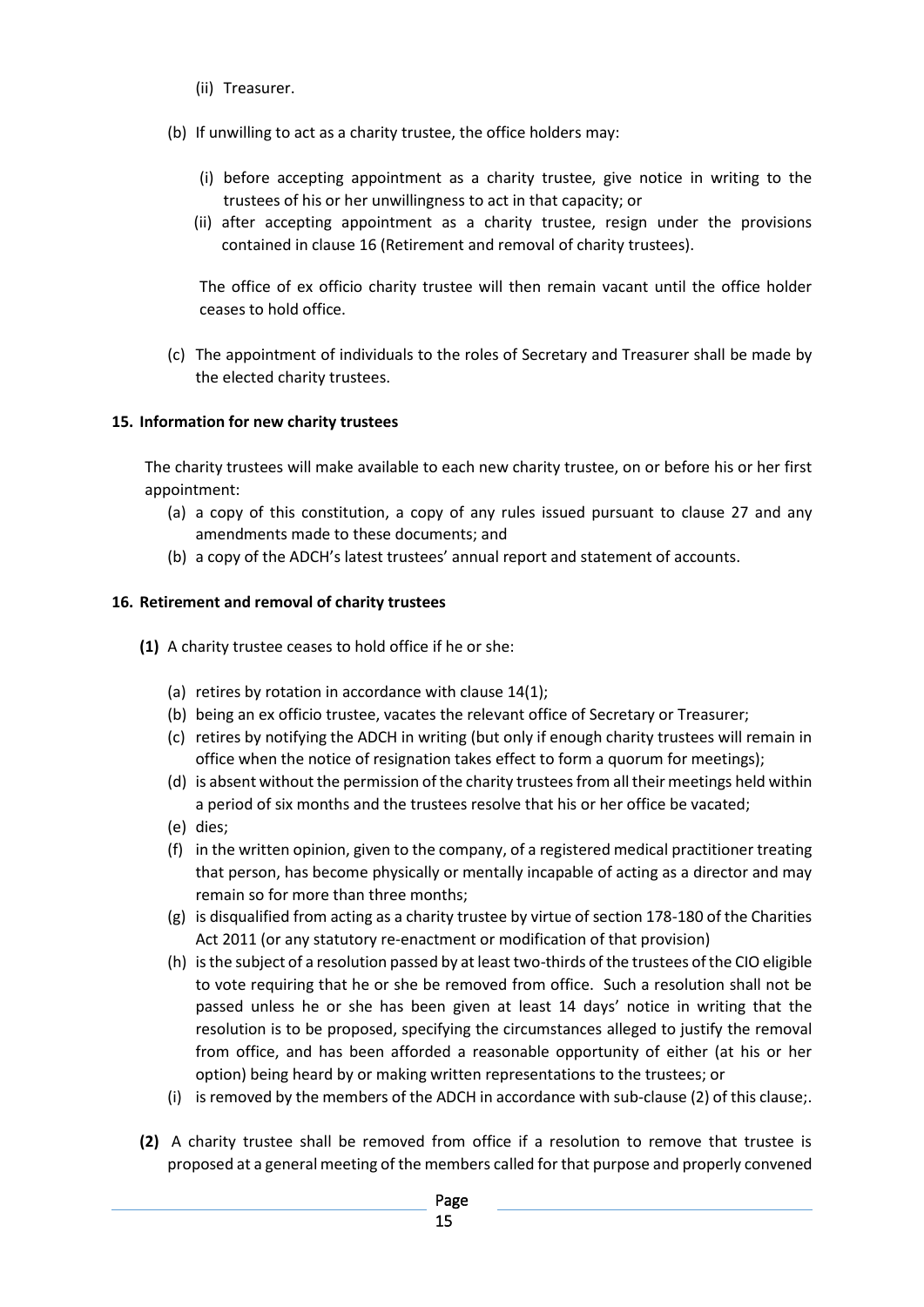in accordance with clause 12, and the resolution is passed by a two-thirds majority of votes cast at the meeting.

**(3)** A resolution to remove a charity trustee in accordance with this clause shall not take effect unless the individual concerned has been given at least 14 clear days' notice in writing that the resolution is to be proposed, specifying the circumstances alleged to justify removal from office, and has been given a reasonable opportunity of making oral and/or written representations to the members of the ADCH.

### **17. Re-election / reappointment of charity trustees**

Any person who retires as a charity trustee by rotation or by giving notice to the ADCH is eligible for re-election. A charity trustee who has served for two consecutive terms may not be re-elected for a third consecutive term, or appointed under clause 14(1)(d), but may be re-elected or reappointed after an interval of at least one year.

#### **18. Taking of decisions by charity trustees**

Any decision may be taken either:

- (a) at a meeting of the charity trustees, termed the "Board of Trustees"; or
- (b) by resolution in writing or electronic form agreed by a simple majority of the charity trustees, which may comprise either a single document or several documents containing the text of the resolution in like form to each of which one or more charity trustees has signified their agreement.

#### **19. Delegation by charity trustees**

- **(1)** The charity trustees may delegate any of their powers or functions to a committee or committees, and, if they do, they must determine the terms and conditions on which the delegation is made. The charity trustees may at any time alter those terms and conditions, or revoke the delegation.
- **(2)** This power is in addition to the power of delegation in the General Regulations and any other power of delegation available to the charity trustees, but is subject to the following requirements
	- (a) a committee may consist of two or more persons, but at least one member of each committee must be a charity trustee;
	- (b) the acts and proceedings of any committee must be brought to the attention of the charity trustees as a whole as soon as is reasonably practicable; and
	- (c) the charity trustees shall from time to time review the arrangements which they have made for the delegation of their powers.

#### **20. Leadership, meetings and proceedings of charity trustees**

#### **(1) Calling meetings**

- (a) Any charity trustee may call a meeting of the charity trustees.
- (b) Subject to that, the charity trustees shall decide how their meetings are to be called, and what notice is required.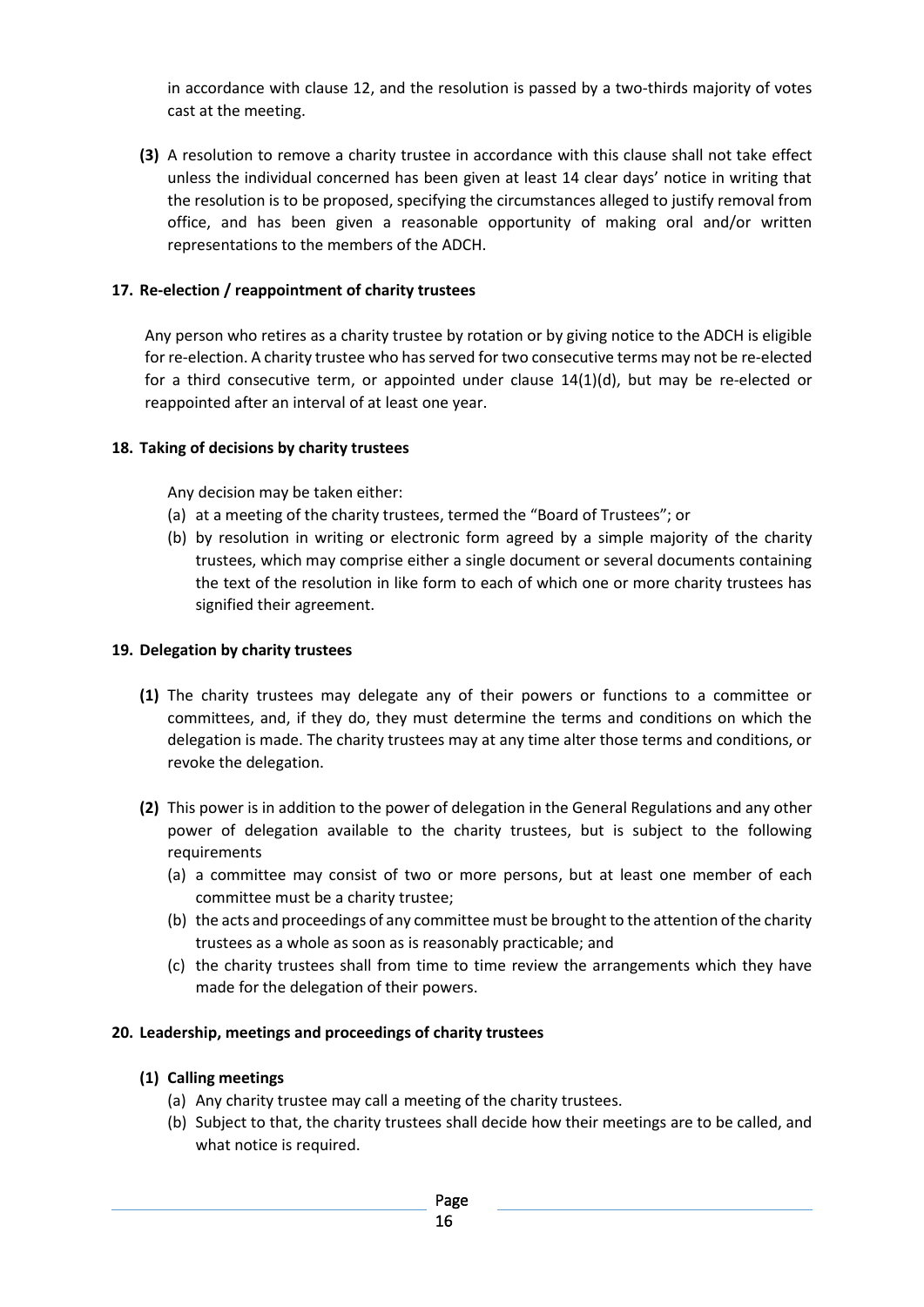### **(2) Leadership**

(a) The members will elect a Chair and Vice Chair with the description and expectations of the roles being set out in role description which is aligned to the delivery of the charitable objects set out in clause 3.

### **(3) Chairing meetings**

(a) The Chair or, in their absence, the Vice Chair will chair meetings of trustees, annual and other general meetings (under clause 12(4)) and other meetings deemed integral to the delivery of the charitable objects set out in clause 3. If the persons appointed are absent or unwilling to preside within 15 minutes after the time of the meeting, the charity trustees present may appoint one of their number to chair that meeting.

#### **(4) Procedure at meetings**

- (a) No decision shall be taken at a meeting unless a quorum is present at the time when the decision is taken. The quorum is four charity trustees or such larger number as the charity trustees may decide from time to time. A charity trustee shall not be counted in the quorum present when any decision is made about a matter upon which he or she is not entitled to vote.
- (b) Questions arising at a meeting shall be decided by a majority of those eligible to vote.
- (c) In the case of an equality of votes, the chair shall have a second or casting vote.

### **(4) Participation in meetings by electronic means**

- (a) A meeting may be held by suitable electronic means agreed by the charity trustees in which each participant may communicate with all the other participants.
- (b) Any charity trustee participating at a meeting by suitable electronic means agreed by the charity trustees in which a participant or participants may communicate with all the other participants shall qualify as being present at the meeting.
- (c) Meetings held by electronic means must comply with rules for meetings, including chairing and the taking of minutes.

#### **21. Saving provisions**

- **(1)** Subject to sub-clause (2) of this clause, all decisions of the charity trustees, or of a committee of charity trustees, shall be valid notwithstanding the participation in any vote of a charity trustee:
	- (a) who was disqualified from holding office;
	- (b) who had previously retired or who had been obliged by the constitution to vacate office;
	- (c) who was not entitled to vote on the matter, whether by reason of a conflict of interest or otherwise;

if, without the vote of that charity trustee and that charity trustee being counted in the quorum, the decision has been made by a majority of the charity trustees at a quorate meeting.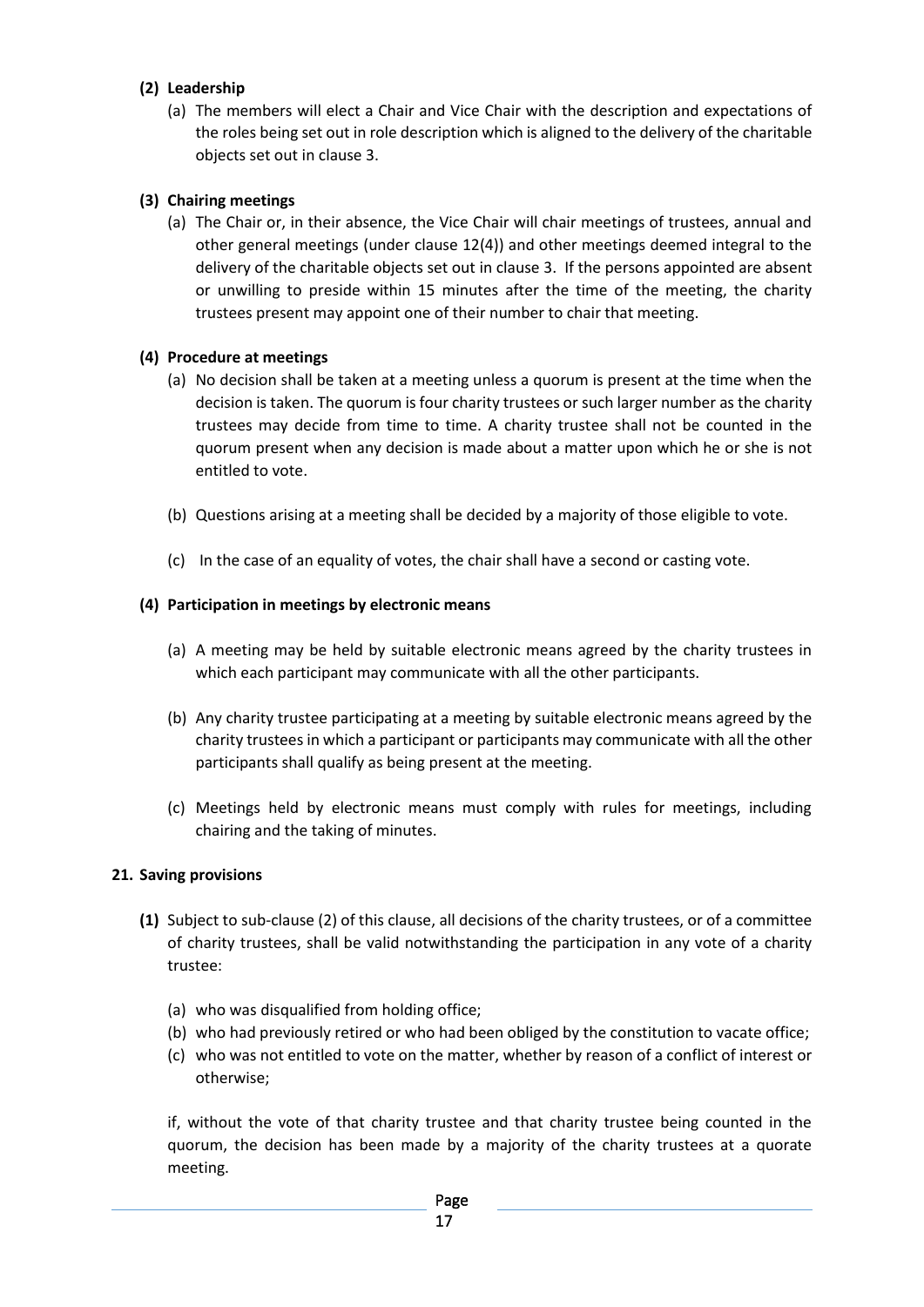**(2)** Sub-clause (1) of this clause does not permit a charity trustee to keep any benefit that may be conferred upon him or her by a resolution of the charity trustees or of a committee of charity trustees if, but for clause (1), the resolution would have been void, or if the charity trustee has not complied with clause 7 (Conflicts of interest).

### **22. Execution of documents**

- **(1)** The ADCH shall execute documents either by signature or by affixing its seal (if it has one).
- **(2)** A document is validly executed by signature if it is signed by at least two of the charity trustees.
- **(3)** If the ADCH has a seal:
	- (a) it must comply with the provisions of the General Regulations; and
	- (b) it must only be used by the authority of the charity trustees or of a committee of charity trustees duly authorised by the charity trustees. The charity trustees may determine who shall sign any document to which the seal is affixed and unless otherwise determined it shall be signed by two charity trustees.

#### **23. Use of electronic communications**

#### **(1) General**

- (a) The ADCH will comply with the requirements of the Communications Provisions in the General Regulations and in particular:
	- (i) the requirement to provide within 21 days to any member on request a hard copy of any document or information sent to the member otherwise than in hard copy form
	- (ii) any requirements to provide information to the Commission in a particular form or manner.

### **(2) To the ADCH**

Any member or charity trustee of the ADCH may communicate electronically with the ADCH to an address specified by the ADCH for the purpose, so long as the communication is authenticated in a manner which is satisfactory to the ADCH.

### **(3) By the ADCH**

- (a) Any member or charity trustee of the ADCH, by providing the ADCH with his or her email address or similar, is taken to have agreed to receive communications from the ADCH in electronic form at that address, unless the member has indicated to the ADCH his or her unwillingness to receive such communications in that form.
- (b) The charity trustees may, subject to compliance with any legal requirements, by means of publication on its website:
	- (i) provide the members with the notice referred to in clause 12(3) (Notice of general meetings); and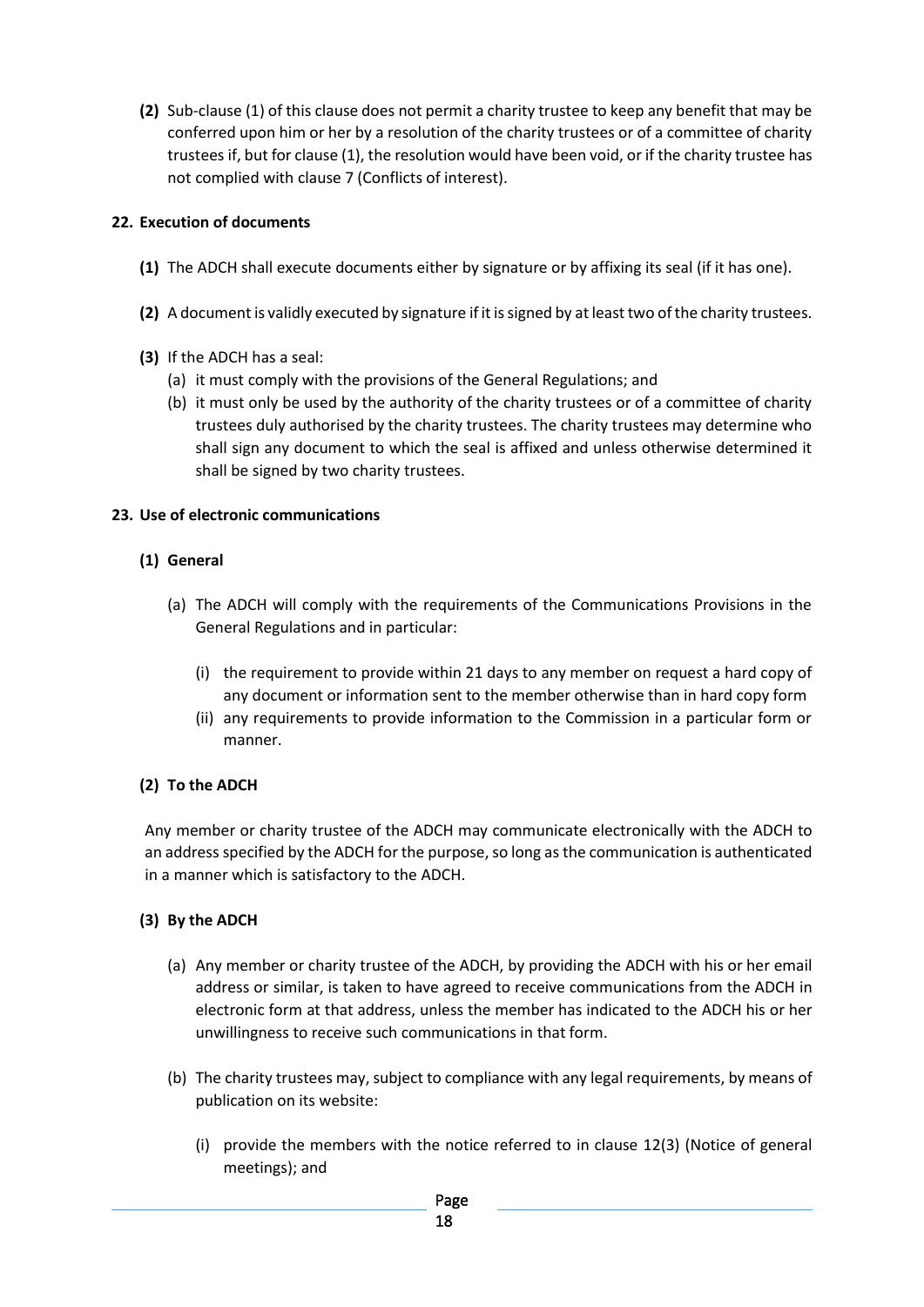- (ii) give charity trustees notice of their meetings in accordance with clause 20.1 (Calling meetings).
- (iii) submit any proposal to the members or charity trustees for decision by written resolution in accordance with the ADCH's powers under clause 11 (Members' decisions) and in particular 11.3 (Decisions taken by resolution in writing).
- (c) The charity trustees must:
	- (i) take reasonable steps to ensure that members and charity trustees are promptly notified of the publication of any such notice or proposal;
	- (ii) send any such notice or proposal in hard copy form to any member or charity trustee who has not consented to receive communications in electronic form.

### **24. Keeping of Registers**

The ADCH must comply with its obligations under the General Regulations in relation to the keeping of, and provision of access to, registers of its members and charity trustees.

#### **25. Minutes**

- **(1)** The charity trustees must keep minutes of all:
	- (a) appointments of officers made by the charity trustees;
	- (b) proceedings at general meetings of the ADCH;
	- (c) meetings of the charity trustees and committees of charity trustees including:
		- (i) the names of the trustees present at the meeting;
		- (ii) the decisions made at the meetings; and
		- (iii) where appropriate the reasons for the decisions;
	- (d) decisions made by the charity trustees otherwise than in meetings.

#### **26. Accounting records, accounts, annual reports and returns, register maintenance**

- **(1)** The charity trustees must comply with the requirements of the Charities Act 2011 with regard to the keeping of accounting records, to the preparation and scrutiny of statements of accounts, and to the preparation of annual reports and returns. The statements of accounts, reports and returns must be sent to the Charity Commission, regardless of the income of the ADCH, within 10 months of the financial year end.
- **(2)** The charity trustees must comply with their obligation to inform the Commission within 28 days of any change in the particulars of the ADCH entered on the Central Register of Charities.

### **27. Rules**

The charity trustees may from time to time make such reasonable and proper rules or bye laws as they may deem necessary or expedient for the proper conduct and management of the ADCH, but such rules or bye laws must not be inconsistent with any provision of this constitution. Copies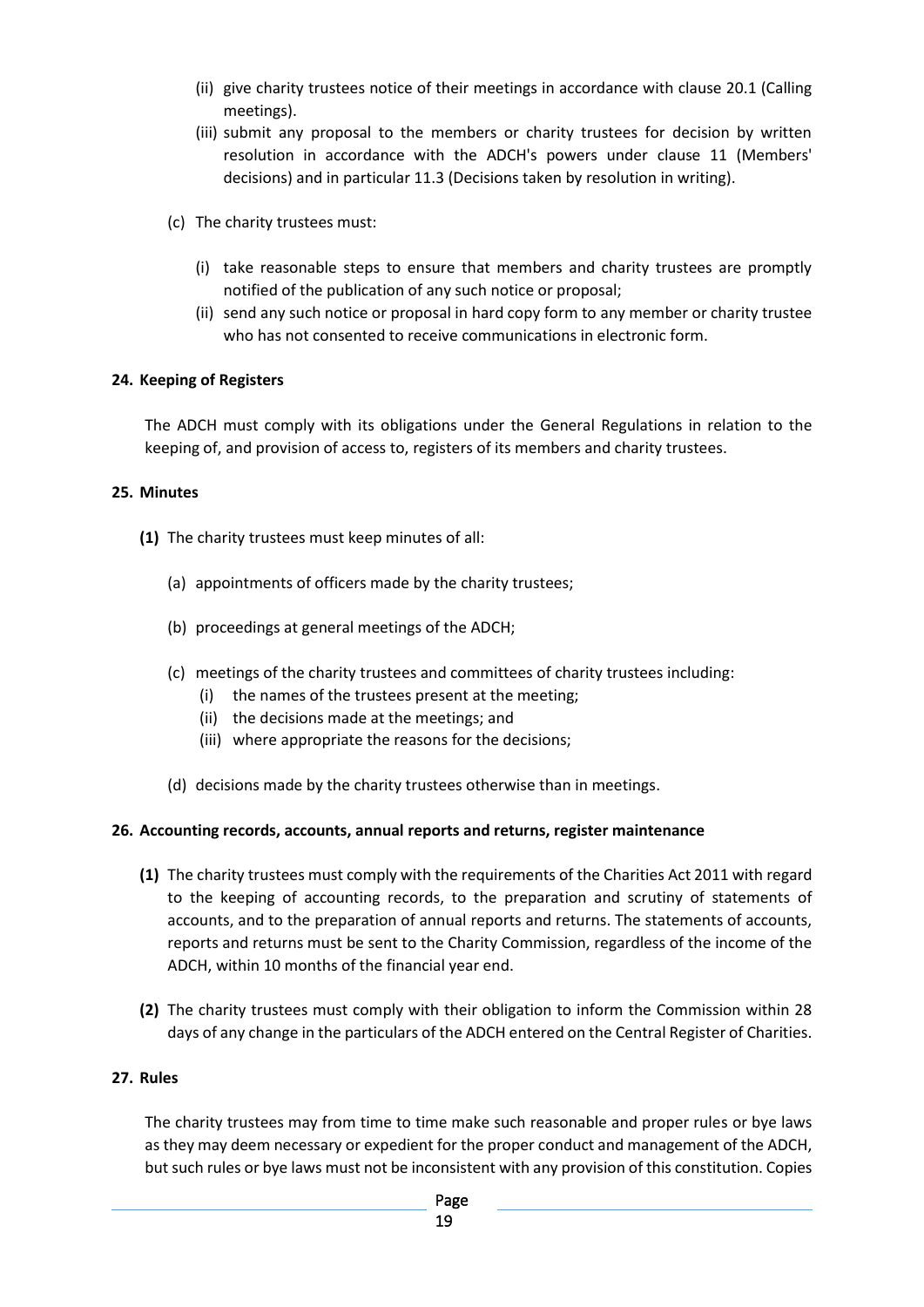of any such rules or bye laws currently in force must be made available to any member of the ADCH on request.

### **28. Disputes**

If a dispute arises between members of the ADCH about the validity or propriety of anything done by the members under this constitution, and the dispute cannot be resolved by agreement, the parties to the dispute must first try in good faith to settle the dispute by mediation before resorting to litigation.

### **29. Amendment of constitution**

- **(1)** As provided by clauses 224-227 of the Charities Act 2011:
	- (a) This constitution can only be amended:
		- (i) by resolution agreed in writing by all members of the ADCH; or
		- (ii) by a resolution passed by a 75% majority of votes cast at a general meeting of the members of the ADCH.
	- (b) Any alteration of clause 3 (Objects), clause 30 (Voluntary winding up or dissolution), this clause, or of any provision where the alteration would provide authorisation for any benefit to be obtained by charity trustees or members of the ADCH or persons connected with them, requires the prior written consent of the Charity Commission.
	- (c) No amendment that is inconsistent with the provisions of the Charities Act 2011 or the General Regulations shall be valid.
	- (d) A copy of any resolution altering the constitution, together with a copy of the ADCH's constitution as amended, must be sent to the Commission within 15 days from the date on which the resolution is passed. The amendment does not take effect until it has been recorded in the Register of Charities.

#### **30. Voluntary winding up or dissolution**

- **(1)** As provided by the Dissolution Regulations, the ADCH may be dissolved by resolution of its members. Any decision by the members to wind up or dissolve the ADCH can only be made:
	- (a) at a general meeting of the members of the ADCH called in accordance with clause 12 (Meetings of Members), of which not less than 14 days' notice has been given to those eligible to attend and vote:
		- (i) by a resolution passed by a 75% majority of those voting, or
		- (ii) by a resolution passed by decision taken without a vote and without any expression of dissent in response to the question put to the general meeting; or
	- (b) by a resolution agreed in writing by all members of the ADCH.
- **(2)** Subject to the payment of all the ADCH's debts: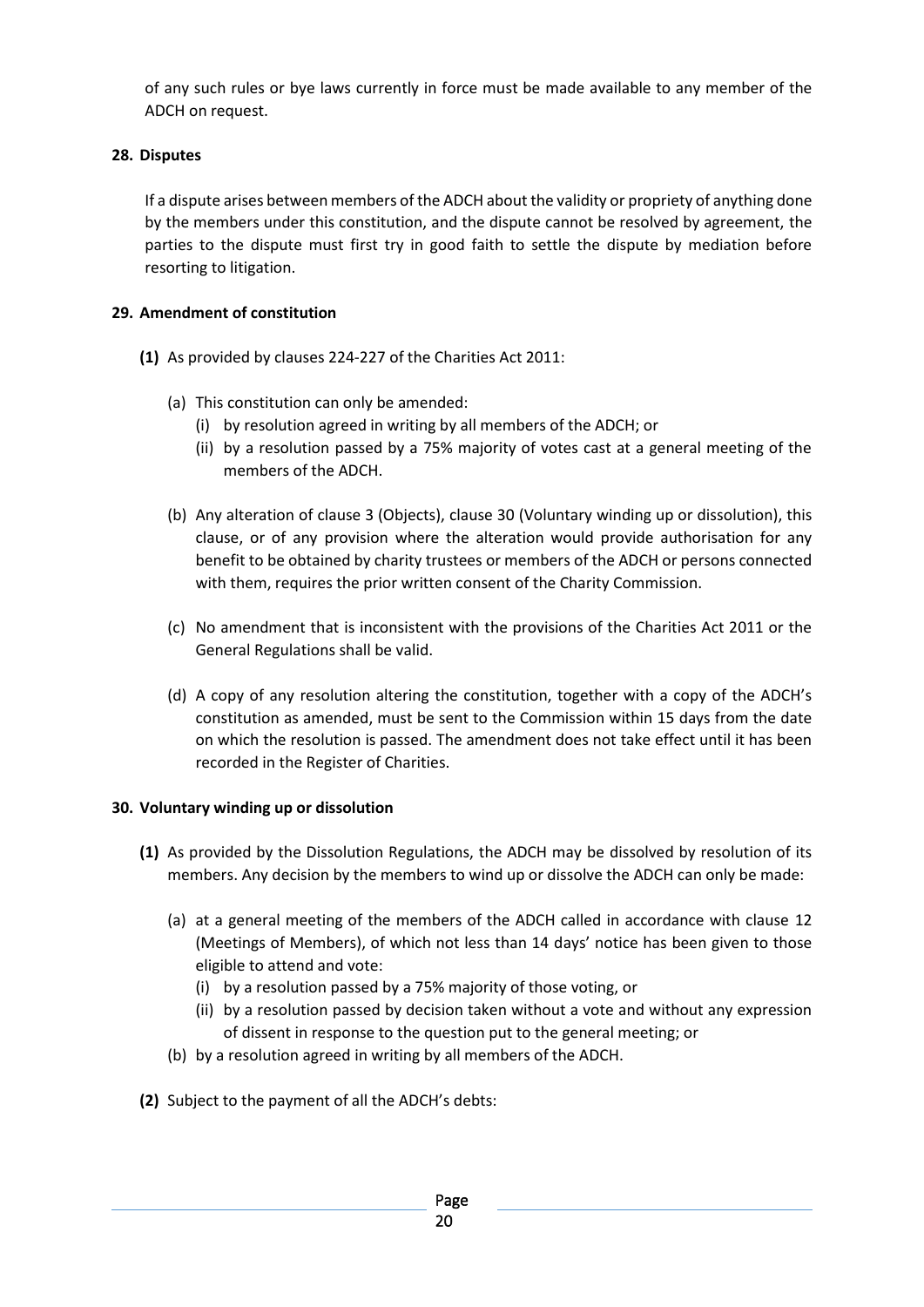- (a) Any resolution for the winding up of the ADCH, or for the dissolution of the ADCH without winding up, may contain a provision directing how any remaining assets of the ADCH shall be applied.
- (b) If the resolution does not contain such a provision, the charity trustees must decide how any remaining assets of the ADCH shall be applied.
- (c) In either case the remaining assets must be applied for charitable purposes the same as or similar to those of the ADCH.
- **(3)** The ADCH must observe the requirements of the Dissolution Regulations in applying to the Commission for the ADCH to be removed from the Register of Charities, and in particular:
	- (a) the charity trustees must send with their application to the Commission:
		- (i) a copy of the resolution passed by the members of the ADCH;
		- (ii) a declaration by the charity trustees that any debts and other liabilities of the ADCH have been settled or otherwise provided for in full; and
		- (iii) a statement by the charity trustees setting out the way in which any property of the ADCH has been or is to be applied prior to its dissolution in accordance with this constitution;
	- (b) the charity trustees must ensure that a copy of the application is sent within seven days to every member and employee of the ADCH, and to any charity trustee of the ADCH who was not privy to the application.
- **(4)** If the ADCH is to be wound up or dissolved in any other circumstances, the provisions of the Dissolution Regulations must be followed.

#### **31. Interpretation**

- **(1)** In this constitution:
	- (a) **"connected" person"** means:
		- (i) a child, parent, grandchild, grandparent, brother or sister of the charity trustee;
		- (ii) the spouse or civil partner of the charity trustee or of any person falling within subclause (a) above;
		- (iii) a person carrying on business in partnership with the charity trustee or with any person falling within subclause (i) or (ii) above;
		- (iv) an institution which is controlled;
			- (a) by the charity trustee or any connected person falling within sub-clause (i), (ii), or (iii) above; or
		- (v) by two or more persons falling within sub-clause (iv)(a), when taken together
		- (vi) a body corporate in which
			- (a) the charity trustee or any connected person falling within sub-clauses (a) to (c) has a substantial interest; or
			- (b) two or more persons falling within sub-clause (e)(i) who, when taken together, have a substantial interest.
			- (c) Section 118 of the Charities Act 2011 apply for the purposes of interpreting the terms used in this constitution.
- **(2) "General Regulations**" means the Charitable Incorporated Organisations (General) Regulations 2012.